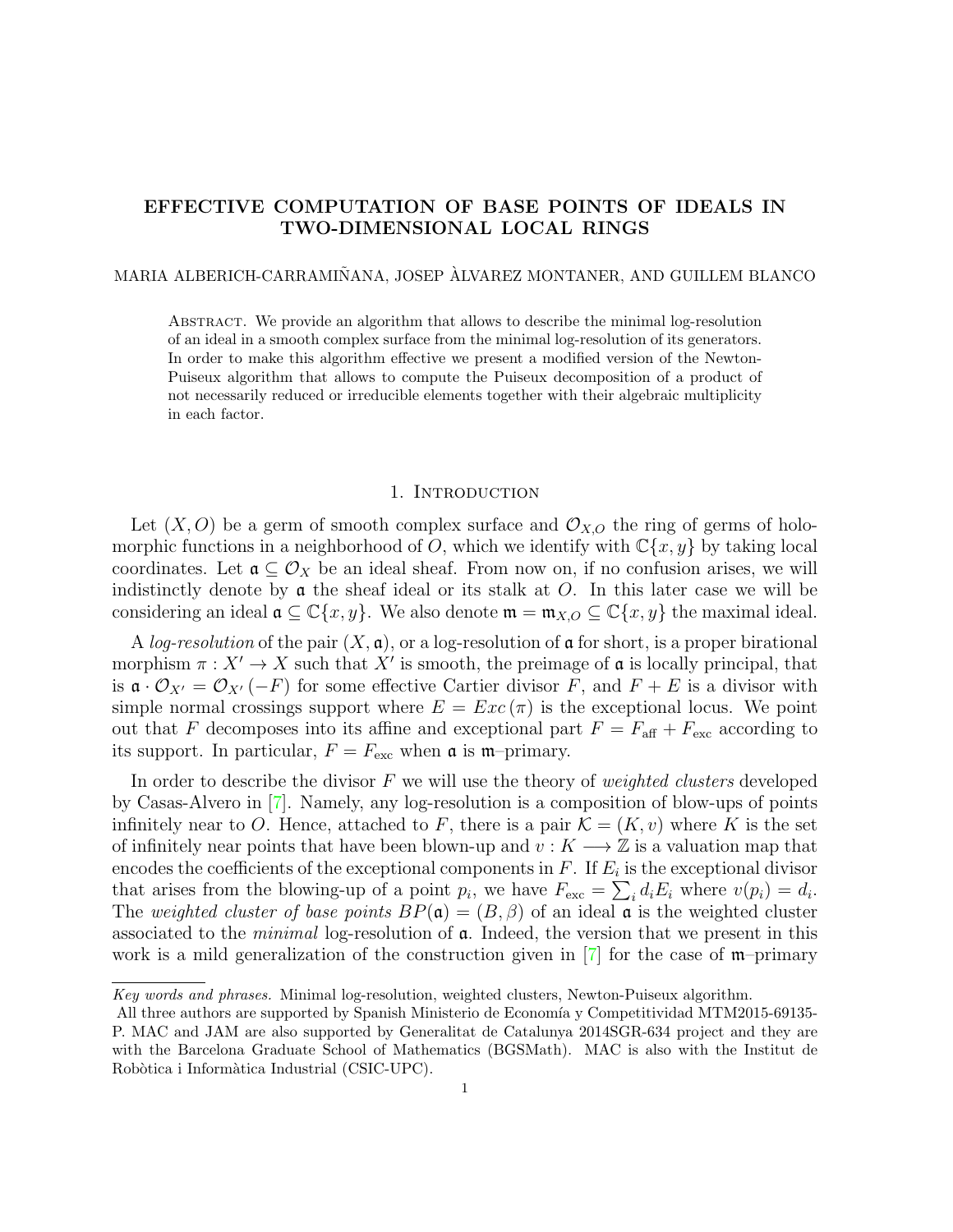<span id="page-1-0"></span>ideals (see Remark [2.2\)](#page-6-0). Roughly speaking, it is the cluster of base points of a weighted by the values of generic elements of a.

The aim of this work is to provide an algorithm that describes the minimal log-resolution of any ideal  $\alpha$  or equivalently, its associated weighted cluster of base points  $BP(\alpha)$ . If  $\mathfrak{a} = (f)$  is a principal ideal with  $f \in \mathbb{C}\{x, y\}$ , the minimal log-resolution of  $\mathfrak{a}$  equals the minimal log-resolution of the reduced curve  $\xi_{\text{red}}$  of  $\xi : f = 0$ . Indeed, computer algebra systems such as Singular  $[10]$  or Magma  $[6]$  can compute the divisor F whenever f is reduced.

If the ideal  $\mathfrak{a} = (a_1, \ldots, a_r) \subseteq \mathbb{C}\{x, y\}$  is not principal, the minimal log-resolution  $\pi$  of **a** is no longer straightforwardly deduced from the minimal log-resolutions  $\pi_i : X'_i \longrightarrow X$ of the principal ideals  $a_i = (a_i)$  corresponding to each generator. Neither  $\pi$  dominates any  $\pi_i$ , nor the minimal proper birational morphism  $\pi' : Y \longrightarrow X$  dominating all  $\pi_i$ , which is the minimal log-resolution of the principal ideal  $(a_1 \cdots a_r)$ , dominates  $\pi$ . Clearly,  $\pi, \pi'$  and any  $\pi_i$  factor through the blow-up of the *infinitely near points* that are common to all curves  $a_i = 0$ . Apart from this, no other inclusion between infinitely near points attached to  $\alpha$  and the principal ideals  $\alpha_i$  hold. In this work we will describe the minimal log-resolution of a from the minimal log-resolution of its generators. We will not only provide the infinitely near points which must be blown-up and blown-down to reach  $\pi$ from those of  $\pi_i$ , but we will also describe the divisor F in terms of the divisors  $F_i$ , with  $\mathfrak{a}_i \cdot \mathcal{O}_{X'} = \mathcal{O}_{X'}(-F_i).$ 

The structure of the paper is as follows. In Section [2](#page-2-0) we review the basics on the theory of weighted clusters. In particular, we introduce the weighted cluster of base points  $BP(\mathfrak{a})$ associated to any ideal  $\mathfrak{a} = (a_1, \ldots, a_r) \subseteq \mathbb{C}\{x, y\}$ . Our definition is a mild generalization of the weighted cluster defined by Casas-Alvero in  $[7, \S 7.2]$  $[7, \S 7.2]$  for the case of m–primary ideals. Indeed, we have a decomposition  $\mathfrak{a} = (g) \cdot \mathfrak{a}'$ , where  $g \in \mathbb{C}\{x, y\}$  is the greatest common divisor of the generators of  $a$  and  $a'$  is  $m$ -primary. From the weighted cluster  $BP(\mathfrak{a}')$  and the cluster of *singular* points of the reduced germ  $\eta_{\text{red}}$  of  $\eta : g = 0$  we can describe  $BP(\mathfrak{a})$  (see Section [2.2\)](#page-5-0).

In Section [3](#page-6-1) we provide an alternative description of  $BP(\mathfrak{a})$  that will be more useful for our purposes. The advantage is that the *virtual values* of the weighted cluster depend on the values of the generators of the ideal. In Section [4](#page-9-0) we present the main result of this paper. Namely, we provide an algorithm (see Algorithm [4.6\)](#page-11-0) that allows to compute  $BP(\mathfrak{a})$  for any given ideal  $\mathfrak{a}$ . The idea behind our method is to give a first approximation of  $BP(\mathfrak{a})$  by means of a weighted cluster associated to the product of the generators of the ideal  $\mathfrak{a}'$  and g. Then, using some technical results developed in Section [4.1,](#page-10-0) we construct some intermediate weighted clusters that lead to the desired result.

In Section [5](#page-16-0) we provide a generalization of the Newton-Puiseux algorithm that makes Algorithm [4.6](#page-11-0) effective. The main feature of this version is that, given a set of elements  $f_1, \ldots, f_r \in \mathbb{C}\{x, y\}$  not necessarily reduced or irreducible, it computes the Puiseux decomposition of the product  $f = f_1 \cdots f_r$ , that is, the Puiseux series of f along with their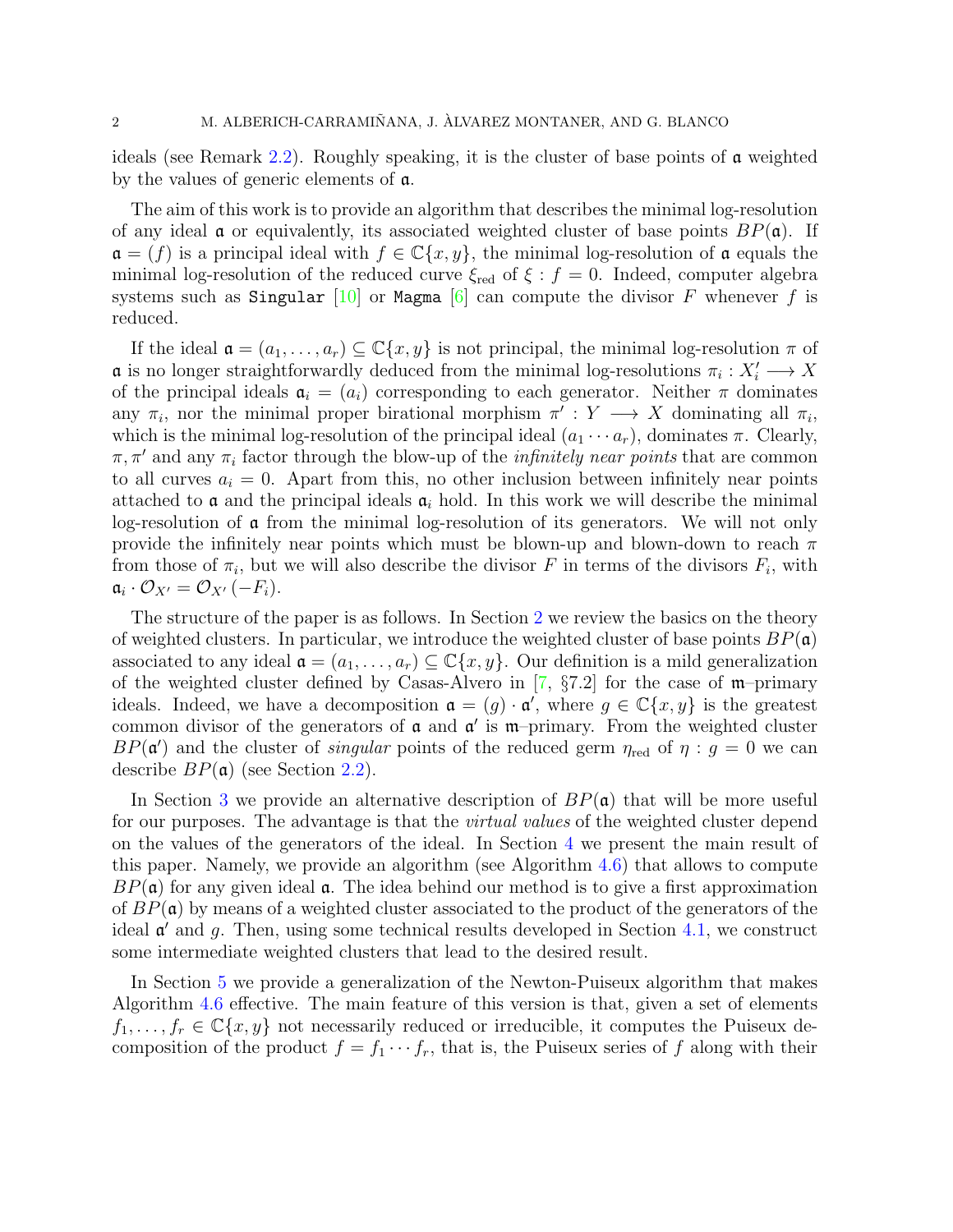<span id="page-2-1"></span>algebraic multiplicities in each of the factors  $f_1, \ldots, f_r$ . Indeed, our method provides all the information needed to recover both the decomposition of each factor and the decomposition of the whole product at the same time. One of the key ingredients is to use the square-free factorization of f.

Finally, we would like to mention that a log-resolution of an ideal is a sort of principalization. An alternative approach to the problem of principalization was given by Cassou-Noguès and Veys in  $[8]$ . They describe an algorithm that transforms an ideal  $a = (a_1, \ldots, a_r) \in \mathbb{C}\{x, y\}$  into a principal one by means of Newton maps. At the ith step of the algorithm, the Newton map is determined from the initial forms of the transformed generators at the  $(i - 1)$ –th step. However, no connection is shown between the transformations of the principal ideals  $(a_i)$  defined by each generator and the transformation of the whole ideal a. In contrast, our approach provides such a relationship. Furthermore, we not only describe the divisor  $F$  from the divisors  $F_i$ , but our procedure also allows a topological generalization avoiding the requirement of explicit generators: given the equisingularity class of the generators  $a_i$  and the contacts between any pair of branches of different generators, we explicitly describe the equisingularity class of a generic element of a.

### 2. Preliminaries

<span id="page-2-0"></span>Let X be a smooth complex surface and  $\mathcal{O}_{X,O} \cong \mathbb{C}\{x,y\}$  the ring of germs of holomorphic functions in a neighborhood of a smooth point  $O \in X$ . Consider a sequence of blow-ups above  $O$ ,

$$
\pi: X' = X_{r+1} \to X_r \to \cdots \to X_1 = X,
$$

with  $X_{i+1} = \text{Bl}_{p_i} X_i$  for a point  $p_i \in X_i$  blowing-down to  $O \in X$ .

Let  $Div(X')$  be the group of integral divisors in X', i.e. divisors of the form  $D = \sum_i d_i E_i$ where the  $E_i$  are pairwise different (non necessarily exceptional) prime divisors and  $d_i \in \mathbb{Z}$ . Among them, we will consider divisors in the lattice  $\Lambda_{\pi} := \mathbb{Z}E_1 \oplus \cdots \oplus \mathbb{Z}E_r$  of exceptional divisors and we will simply refer them as divisors with exceptional support. We have two different basis of this Z-module given by the total transforms and the strict transforms of the exceptional components. For simplicity, we will also denote the strict transforms by  $E_i$  and the total transforms by  $E_i$ . In particular, any divisor  $D_{exc} \in \Lambda_{\pi}$  can be presented in two different ways

$$
D_{\text{exc}} = \sum_{i=1}^{r} v_i E_i = \sum_{i=1}^{r} e_i \overline{E}_i,
$$

where the weights  $v_i$  (resp.  $e_i$ ) are the values (resp. multiplicities) of  $D_{\text{exc}}$ . In general, any divisor  $D \in Div(X')$  has a decomposition  $D = D_{\text{exc}} + D_{\text{aff}}$  into its exceptional and affine part according to its support.

The relation between values and multiplicities is given by the combinatorics of the configuration of exceptional divisors. To such purpose we will use the theory of infinitely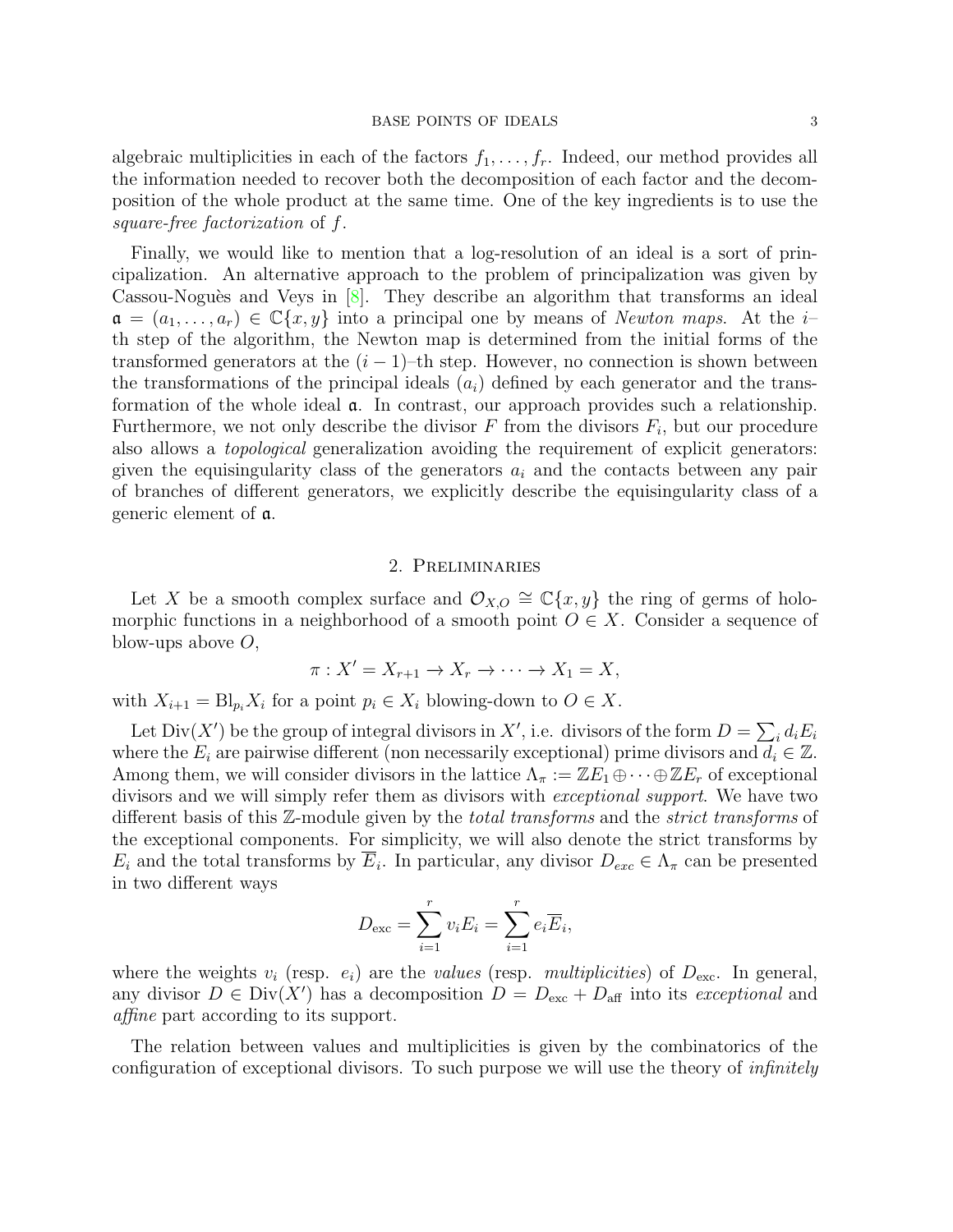<span id="page-3-0"></span>near points. Roughly speaking, the exceptional divisors will be parameterized by the sequence of points  $p_i \in E_i \subseteq X_{i+1}$  that are blown-up to achieve  $\pi : X' \longrightarrow X$ .

A point  $p$  infinitely near to the origin  $O$  is a point lying on the exceptional divisor of the composition of a finite sequence of blow-ups. The set  $\mathcal{N}_O$  of points p infinitely near to O can be viewed as the disjoint union of the exceptional divisors appearing at successive blow-ups above O. The points in X will be called *proper* points in order to distinguish them from the infinitely near ones. The set  $\mathcal{N}_O$  is endowed with a partial order relation  $\leq$ defined by  $p \leq q$  if and only if q is infinitely near to p. In this case we will say that p precedes q.

Given two points  $p \leq q$  infinitely near to O, we say that q is proximate to p if and only if q belongs to the exceptional divisor  $E_p$  as proper or infinitely near point. We will denote this relation by  $q \to p$ . By construction, an infinitely near point q is proximate to just one or two points. In the former case we say that  $q$  is a *free point*, in the later it is a satellite point.

Let  $p_1 = O$  and  $p_2, \ldots, p_r$  be the infinitely near points that appear in the successive blow-ups composing  $\pi : X' \longrightarrow X$ . Let  $D = \sum_{i=1}^r e_i \overline{E}_i = \sum_{i=1}^r v_i E_i$  be a divisor with exceptional support. Then, we have the following relation:

$$
(2.1) \t v_i = e_i + \sum_{p_i \to p_j} v_j.
$$

Indeed, we can encode all the proximity relations in the proximity matrix  $P = (p_{i,j})$ defined as:

$$
p_{i,j} := \begin{cases} 1 & \text{if } j = i, \\ -1 & \text{if } p_i \to p_j, \\ 0 & \text{otherwise.} \end{cases}
$$

Then, the vectors  $\mathbf{e} = (e_1, \ldots, e_n)$  and  $\mathbf{v} = (v_1, \ldots, v_n)$  of multiplicities and values satisfy the base change formula  $\mathbf{e}^{\top} = P \cdot \mathbf{v}^{\top}$ .

Remark 2.1. We may also consider the *intersection matrix*  $N = (n_{i,j})$  defined as:

$$
n_{i,j} := \begin{cases} 1 & \text{if } E_i \cap E_j \neq \emptyset, \quad i \neq j, \\ 0 & \text{if } E_i \cap E_j = \emptyset, \quad i \neq j, \\ -r_i - 1 & \text{if } i = j. \end{cases}
$$

where  $r_i$  is the number of points proximate to  $p_i$ . Then,  $N = -P^{\top}P$ .

2.1. Weighted clusters of infinitely near points. In order to describe divisors with exceptional support we will use the theory of weighted clusters of infinitely near points developed by Casas-Alvero in [\[7\]](#page-20-0). In the sequel, we will fix all the basic notions that we will use but we encourage the interested reader to take a look at  $[7]$  in order to get a deeper insight.

A *cluster* is a finite subset  $K \subsetneq \mathcal{N}_O$  of infinitely near points to the origin O such that, if  $p \in K$ , then any preceding point  $q < p$  also belongs to K. A weighted cluster  $\mathcal{K} = (K, e)$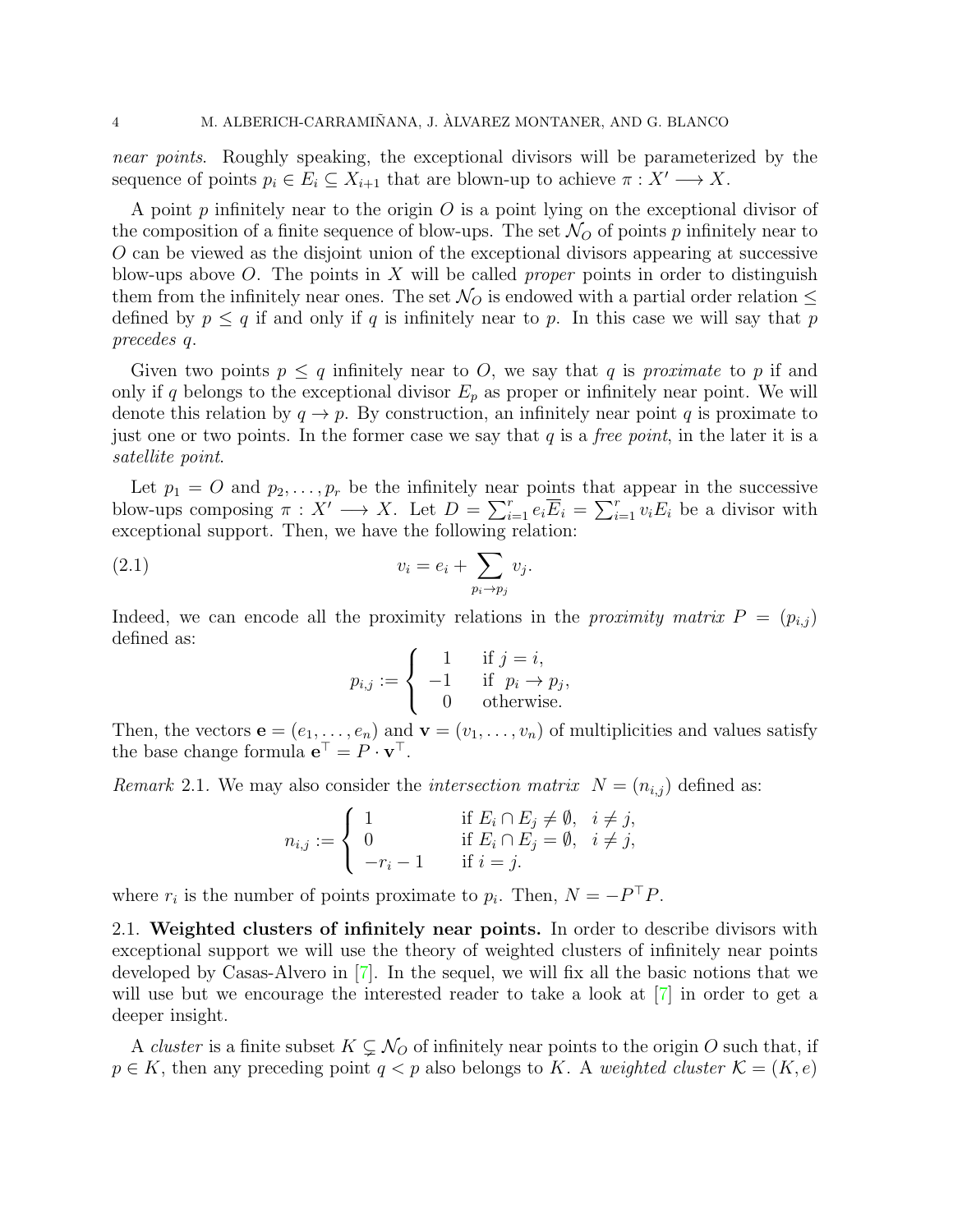is a cluster K, called the *underlying cluster* of K, together with a map  $e: K \longrightarrow \mathbb{Z}$ , where  $e_p := e(p)$  is the *virtual multiplicity* of K at p. Alternatively, we may also weight a cluster by a system of *virtual values*  $v_p := v(p)$  given by a map  $v : K \longrightarrow \mathbb{Z}$ . Both multiplicities and values are related recursively by

$$
(2.2) \t\t v_p = e_p + \sum_{p \to q} v_q,
$$

and the reason for maintaining this apparent redundancy will become clear after Section [2.2.](#page-5-0) Consistent clusters are those weighted clusters with non-negative excesses, where the excess of  $K$  at  $p_i$  is

<span id="page-4-1"></span>
$$
\rho_p = e_p - \sum_{q \to p} e_q.
$$

We say that it is *strictly consistent* if, furthermore,  $e_p > 0$  for all  $p \in K$ .

We define the sum of two weighted clusters  $\mathcal{K} = (K, e)$  and  $\mathcal{K}' = (K', e')$  weighted by multiplicities as  $K + K' = (K \cup K', e + e')$  extending  $e_p = 0$  for  $p \notin K' \backslash K$  and  $e'_p = 0$  for  $p \notin K\backslash K'.$ 

Let  $\pi_K : X' \longrightarrow X$  be the sequence of blow-ups centered at the points of the weighted cluster K. Let  $\xi : f = 0$  be a germ of plane curve defined by  $f \in \mathcal{O}_{X,O}$ . The total *transform* of  $\xi$  is the pull-back  $\overline{\xi} := \pi_K^* \xi$  and can be written as<sup>[1](#page-4-0)</sup>

$$
\overline{\xi} = \widetilde{\xi} + \sum_{p \in K} e_p(f) \overline{E}_p = \widetilde{\xi} + \sum_{p \in K} v_p(f) E_p,
$$

where  $e_p(f)$  (resp.  $v_p(f)$ ) is the multiplicity (resp. value) of  $\xi$  at p, and  $\tilde{\xi}$  is the *strict* transform that can be also realized as the closure of  $\xi := \pi^{-1}(\xi - \{O\})$ . Neither  $e_p(f)$  nor  $v_p(f)$  depend on the equation f defining the curve ξ. The *virtual transform* with respect to the weighted cluster  $K$  is defined as

<span id="page-4-2"></span>
$$
\check{\xi} := \widetilde{\xi} + \sum_{p \in K} (v_p(f) - v_p) E_p.
$$

If  $v_p(f) \ge v_p$ , for all  $p \in K$  then, we say that the curve  $\xi$  goes virtually through K. It goes sharply through K when  $v_p(f) = v_p$ , for all  $p \in K$  and  $\xi$  has no singular points, see Section [2.2,](#page-5-0) outside those in  $K$ .

Let  $\mathcal{K}_{\leq p}$  be the weighted subcluster consisting on all the points preceding a given point  $p \in K$  with the same weights as K. If we denote by  $\xi_p$  the virtual transform with respect to  $\mathcal{K}_{\leq p}$ , then, for all  $p \in K$ , we have

(2.3) 
$$
e_p(\check{\xi}_p) = v_p(f) - \sum_{p \to q} v_q.
$$

<span id="page-4-0"></span><sup>&</sup>lt;sup>1</sup>We use the notation  $\overline{E}_p$  and  $E_p$  to emphasize that the exceptional component corresponds to the point  $p \in K$ .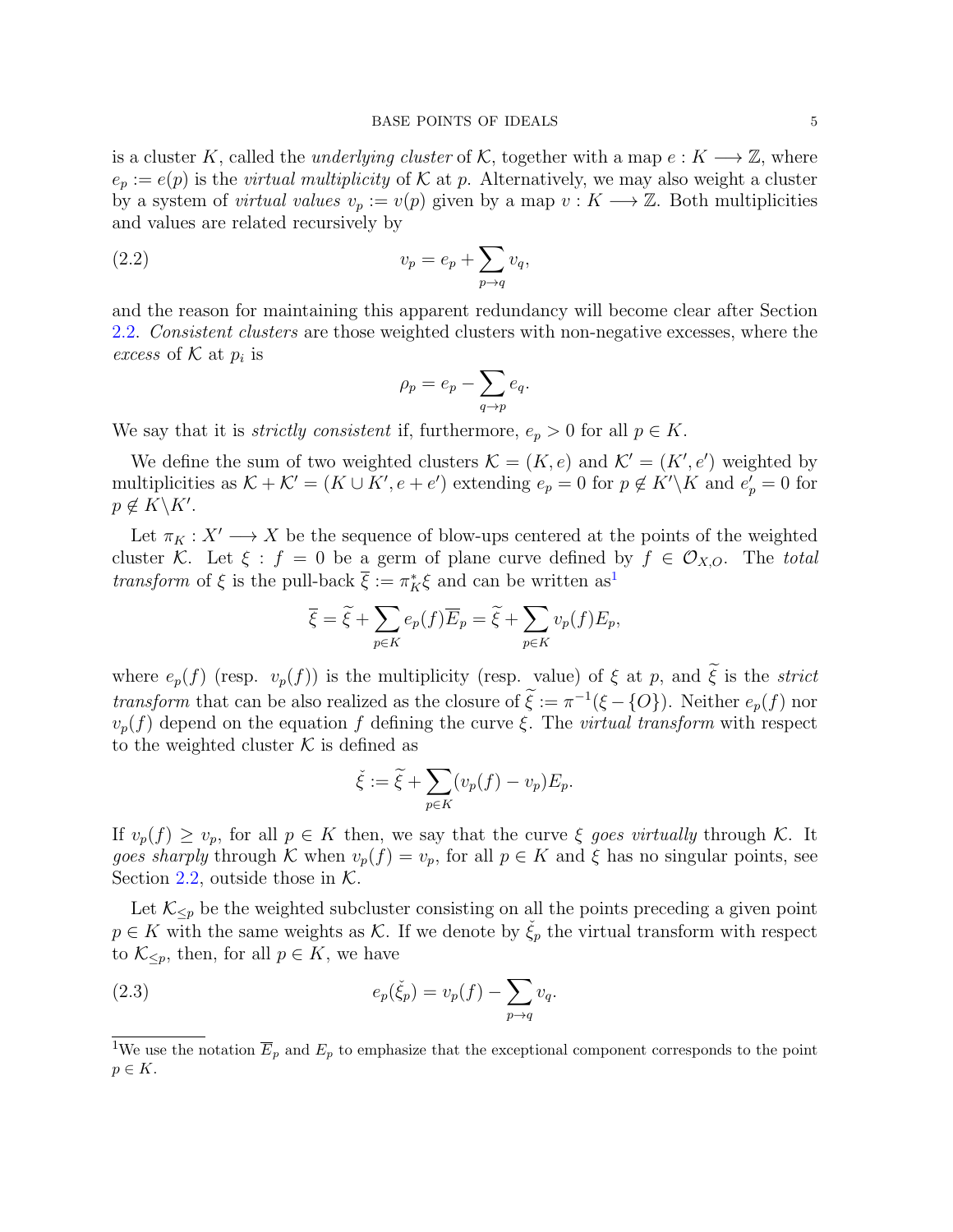<span id="page-5-1"></span><span id="page-5-0"></span>2.2. The weighted cluster associated to the minimal log-resolution. We have a correspondence between clusters of infinitely near points to the origin  $O \in X$  and divisors with exceptional support in X', where  $\pi : X' \to X$  is a sequence of blow-ups centered at the points of the cluster. Namely, we have a correspondence between a cluster  $\mathcal{K} = (K, v)$ and a divisor  $D_{\mathcal{K}} = \sum_{p \in K} v_p E_p \in \Lambda_{\pi}$ .

In the case that  $\pi : X' \to X$  is the minimal log-resolution of an ideal  $\mathfrak{a} \subseteq \mathbb{C}\{x, y\}$  we are going to describe the weighted cluster associated to the exceptional part of the Cartier divisor F such that  $\mathfrak{a} \cdot \mathcal{O}_{X'} = \mathcal{O}_{X'}(-F)$ .

• The case of reduced plane curves: Consider a principal ideal generated by a reduced function  $f \in \mathbb{C}\{x, y\}$ . It defines a germ of curve  $\xi : f = 0$  at O, whose branches are the germs defined by the irreducible factors of f.

The affine part  $F_{\text{aff}}$  of the divisor F corresponds to the strict transform  $\tilde{\xi}$  of the curve. The weighted cluster associated to the divisor  $F_{\text{exc}}$  will be denoted  $\mathcal{S}(\xi)$  and coincides with the weighted cluster defined in [\[7,](#page-20-0) §3.8]. Namely, consider the set  $\mathcal{N}_O(\xi)$  of points  $p \in \mathcal{N}_O$  infinitely near to the origin O lying on  $\xi$ , i.e. those points such that  $e_p(f) > 0$ . Such a point is *simple* (resp. *multiple*) if  $e_p(f) = 1$  (resp.  $e_p(f) > 1$ ). It is *singular* if it is either multiple, satellite or precedes a satellite point lying on  $\xi$ . Then,  $S(\xi)$  is the weighted cluster of singular points, weighted by the multiplicities, or the values, of  $\xi$ . It is a strictly consistent cluster since it satisfies the *proximity equalities* (see  $(7, 3.5.3)$ ).

$$
e_p(f) = \sum_{q \to p} e_q(f).
$$

• The case of ideals: Given an ideal  $\mathfrak{a} = (a_1, \ldots, a_r) \subseteq \mathbb{C}\{x, y\}$  we have a decomposition  $\mathfrak{a} = (g) \cdot \mathfrak{a}'$ , where  $g \in \mathbb{C}\{x, y\}$  is the greatest common divisor of the generators of  $\mathfrak{a}$  and  $\mathfrak{a}' = (f_1, \ldots, f_r)$  is  $\mathfrak{m}$ -primary.

In the case that  $\mathfrak a$  is indeed m–primary we have that the divisor  $F = F_{\rm exc}$  only has exceptional support. Its associated weighted cluster is the weighted cluster of base points  $BP(\mathfrak{a})$  defined in [\[7,](#page-20-0) §7.2]. It consists of the points shared by the curves defined by generic elements of a weighted by the corresponding multiplicities or values.

In the general case, we have a decomposition  $F = F_{\text{aff}} + F_{\text{exc}}$ , so we will have to treat the affine and the exceptional part of the divisor  $F$  separately. To describe the affine part, consider a decomposition of g into its irreducible factors  $g = g_1^{a_1} \cdots g_t^{a_t}$ . Then, we have  $F_{\text{aff}} = a_1 E_1 + \cdots + a_t E_t$ , where  $E_i$  is the strict transform on X' of the irreducible germ  $\eta_i : g_i = 0$ . In order to describe the weighted cluster associated to the exceptional part  $F_{\text{exc}}$  we will give the following natural generalization of the cluster of base points considered in [\[7,](#page-20-0) §7.2]:

Define the multiplicity of the ideal at O as  $e_{\mathcal{O}}(\mathfrak{a}) = e = \min\{e_{\mathcal{O}}(f) | f \in \mathfrak{a}\}\.$  If  $p \in E_O$  is any point in the first neighborhood of  $O$ , the pull-back of functions induces an injective homomorphism of rings  $\varphi_p : \mathcal{O}_{X,Q} \longrightarrow \mathcal{O}_{X_p,p}$ . We consider the ideal defined as  $a_p = z^{-e} \varphi_p(\mathfrak{a})$  (where z is any equation for the exceptional divisor  $E_O$  near p), that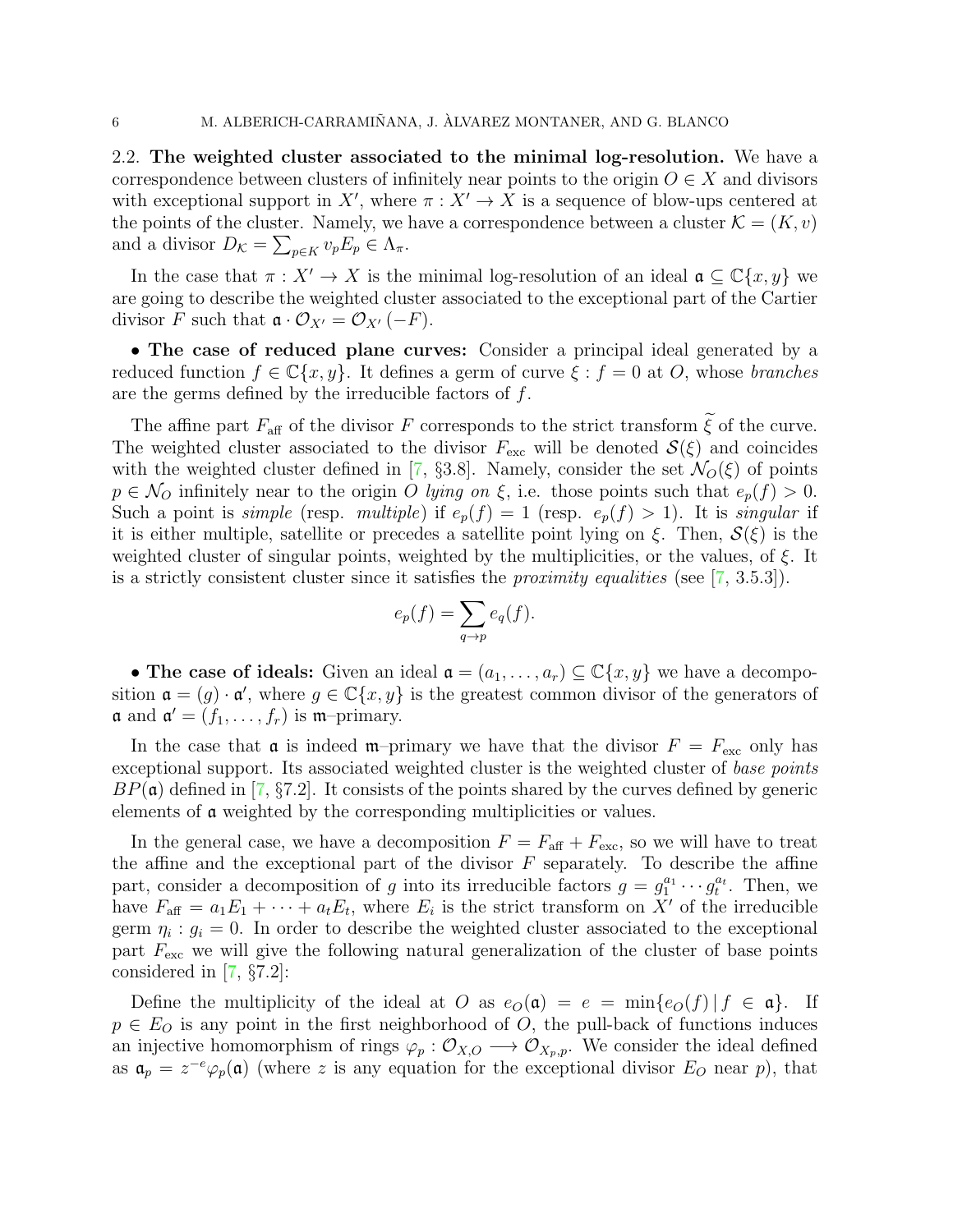<span id="page-6-3"></span>is, generated by the germs  $\check{\xi}_p : z^{-e}\varphi_p(f) = 0$ , i.e. the virtual transforms of  $\xi : f = 0$ ,  $f \in \mathfrak{a}$ . These definitions can be extended to any  $p \in \mathcal{N}_O$ , as well as the multiplicity  $e_p(\mathfrak{a}) = e_p(\mathfrak{a}_p)$ . Since the germs  $\xi : f = 0, f \in \mathfrak{a}$ , have no fixed part outside  $\eta : g = 0$ , the set of points such that  $0 < e_p(\mathfrak{a}) \neq e_p(g)$  is finite, and hence it is a cluster. We then add to this weighted cluster the weighted cluster  $\mathcal{S}(\eta_{\text{red}})$  of singular points of the reduced germ  $\eta_{\text{red}}$ , (weighted by the multiplicities of the ideal  $\alpha$  in those points) giving a larger cluster that we also refer as the *weighted cluster of base points* of **a** and denote by  $BP(\mathfrak{a})$ . Observe that  $BP(\mathfrak{a})$  does not depend on the decomposition  $\mathfrak{a} = (g) \cdot \mathfrak{a}'$ , namely on the unit affecting either  $g$  or the generators of  $\mathfrak{a}'$ .

<span id="page-6-0"></span>Remark 2.2. Let  $BP(\mathfrak{a}') = (K', e')$  be the cluster of base points of the m-primary ideal  $\mathfrak{a}'$ and let  $\mathcal{S}(\eta_{\text{red}}) = (S, e'')$  be the cluster of singular points of the reduced germ associated to  $\eta : g = 0$ . Then, the cluster  $BP(\mathfrak{a}) = (B, e)$  can be also described as follows:

 $\cdot$  B = K'  $\cup$  S.  $e_p = e'_p + e_p(g)$ , extending  $e'_p = 0$  for p outside K'.

In particular, we have to consider the multiplicities  $e_p(g)$  of the non-reduced germ  $\eta$ instead of the multiplicities  $e_p''$  of  $\eta_{\text{red}}$ . In fact,  $BP(\mathfrak{a}) = BP((g)) + BP(\mathfrak{a}')$ . If we weight  $BP(\mathfrak{a}) = (B, \beta)$  and  $BP(\mathfrak{a}') = (K', v')$  using values, then we have  $\beta_p = v'_p + v_p(g)$ .

We point out that, in the case of  $m$ –primary ideals, this description coincides with the one given in [\[7,](#page-20-0) §7.2]. Hence, we recover easily the properties in loc.cit. also in this case. Namely,  $BP(\mathfrak{a})$  is strictly consistent and all germs  $\xi : f = 0, f \in \mathfrak{a}$ , go virtually through  $BP(\mathfrak{a})$ . Generic germs go sharply through it, they miss any fixed finite set of points not in  $BP(\mathfrak{a}) \cup \mathcal{S}(\eta_{\text{red}})$ , in particular have the same equisingularity class, and their fixed part reduces to g, having no multiple factors outside those of g. Furthermore, the ideal  $\mathfrak a$ may be generated by a finite system of generators defining germs going sharply through  $BP(\mathfrak{a}).$ 

### <span id="page-6-1"></span>3. An alternative characterization of the weighted cluster of base points of an ideal

The aim of this section is to give an alternative characterization of the weighted cluster of base points  $BP(\mathfrak{a})$  associated to any ideal  $\mathfrak{a} \subseteq \mathbb{C}\{x,y\}$ . This new approach will be more suitable for our purposes in the rest of this work. For the sake of simplicity in the notations, we will assume that  $\mathfrak{a} = (f_1, \ldots, f_r)$  is  $\mathfrak{m}$ -primary (see Remark [2.2\)](#page-6-0). Then, we will describe a weighted cluster  $\mathcal{K} = (K, v)$  with virtual values v depending on the values of the curves  $\xi_i : f_i = 0, i = 1, \ldots, r$  and we will then prove that it is equal to  $BP(\mathfrak{a})$ .

<span id="page-6-2"></span>**Definition 3.1.** Let  $\mathfrak{a} = (f_1, \ldots, f_r) \subseteq \mathbb{C}\{x, y\}$  be an m-primary ideal. For any point  $p \in \mathcal{N}_O$  equal or infinitely near to O we define the value  $v_p := \min\{v_p(f_1), \ldots, v_p(f_r)\},$ and recursively on the proximate points, we define  $h<sub>O</sub> = 0$  and

$$
h_p := \sum_{p \to q} v_q.
$$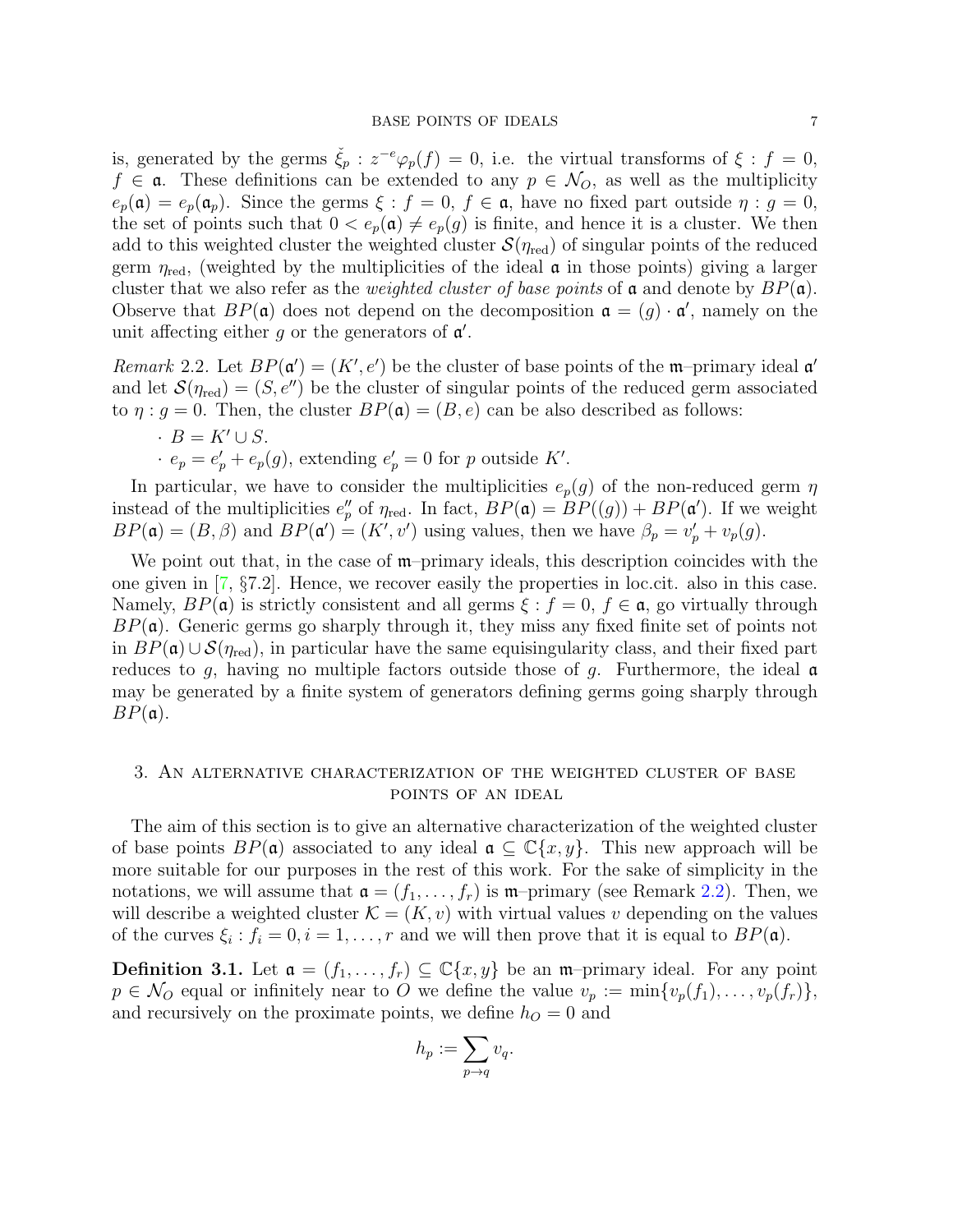<span id="page-7-4"></span>Define also the weighted cluster  $\mathcal{K} = (K, v)$ , where K is the set of points  $p \in \mathcal{N}_O$  such that  $h_p < v_p$ . The corresponding virtual multiplicities are defined as  $e_p = v_p - h_p$ , for each  $p \in K$ .

To be a proper weighted cluster, we need to check that  $K$  is finite and that for any  $p \in K$ , all the preceding points also belong to K. To do so, we will start with a technical lemma.

<span id="page-7-0"></span>**Lemma 3.2.** Let  $\mathfrak{a} = (f_1, \ldots, f_r) \subseteq \mathbb{C}\{x, y\}$  be an  $\mathfrak{m}$ -primary ideal. Then, for any  $f \in \mathfrak{a}$ and any  $p \in \mathcal{N}_O$ , we have  $v_p(f) \ge \min\{v_p(f_1), \ldots, v_p(f_r)\}.$ 

*Proof.* Assume that  $f = g_1 f_1 + \cdots + g_r f_r$ , for  $g_1, \ldots, g_r \in \mathbb{C}\lbrace x, y \rbrace$ . Using the fact that  $v_p(\cdot)$  is a discrete valuation in  $\mathbb{C}\lbrace x,y\rbrace$  (see [\[7,](#page-20-0) §4.5]), we have:

$$
v_p(f) = v_p(g_1f_1 + \dots + g_rf_r) \ge \min\{v_p(g_1f_1), \dots, v_p(g_rf_r)\}\
$$
  
=  $\min_i\{v_p(g_i) + v_p(f_i)\} \ge \min\{v_p(f_1), \dots, v_p(f_r)\},$ 

where in the last inequality we used that  $v_p(g) \geq 0, \forall g \in \mathbb{C}\{x, y\}.$ 

Next, we prove that the definition of the weighted cluster  $\mathcal{K} = (K, v)$  does not depend on the generators of the ideal.

<span id="page-7-3"></span>**Lemma 3.3.** Let  $\mathfrak{a} = (f_1, \ldots, f_r) \subseteq \mathbb{C}\{x, y\}$  be an  $\mathfrak{m}$ -primary ideal. The virtual values of the weighted cluster  $\mathcal{K} = (K, v)$  associated to **a** do not depend on the generators of the *ideal.* In other words,  $v_p = \min_{f \in \mathfrak{a}} \{v_p(f)\}.$ 

*Proof.* It is clear that  $v_p = \min_i \{v_p(f_i)\} \geq \min_{f \in \mathfrak{a}} \{v_p(f)\}$  since  $\{f_1, \ldots, f_r\} \subset \mathfrak{a}$ . On the other hand, by Lemma [3.2,](#page-7-0)  $v_p(f) \ge \min_i \{v_p(f_i)\}\$ , for all  $f \in \mathfrak{a}$ , hence  $\min_{f \in \mathfrak{a}} \{v_p(f)\} \ge v_p$ and the result follows.  $\Box$ 

<span id="page-7-2"></span>**Lemma 3.4.** Under the assumptions of Definition [3.1,](#page-6-2) the inequality  $h_p \leq v_p$  holds for any point  $p \in \mathcal{N}_O$  equal or infinitely near to O.

*Proof.* The inequality is clear when  $p = O$ . Now, assume that p is free, so it is proximate to one point  $p \to q$ . Then, we have:

$$
h_p = v_q = \min_i \{ v_q(f_i) \} \le \min_i \{ v_p(f_i) \} = v_p.
$$

If p is satellite, it is proximate to two points  $p \to q$  and  $p \to q'$ . Then, we have:

$$
h_p = v_q + v_{q'} = \min_i \{v_q(f_i)\} + \min_i \{v_{q'}(f_i)\}
$$
  
 
$$
\leq \min_i \{v_q(f_i) + v_{q'}(f_i)\} = \min_i \{v_p(f_i)\} = v_p.
$$

<span id="page-7-1"></span>**Lemma 3.5.** Let  $a = (f_1, \ldots, f_r) \subseteq \mathcal{O}_{X,O}$  be an m-primary ideal. If there exists a generator  $f_i$  such that  $h_p = v_p = v_p(f_i)$ , then we have  $e_p(f_i) = 0$  and  $v_q = v_q(f_i)$  for any point  $q \in \mathcal{N}_O$  such that  $p \to q$ .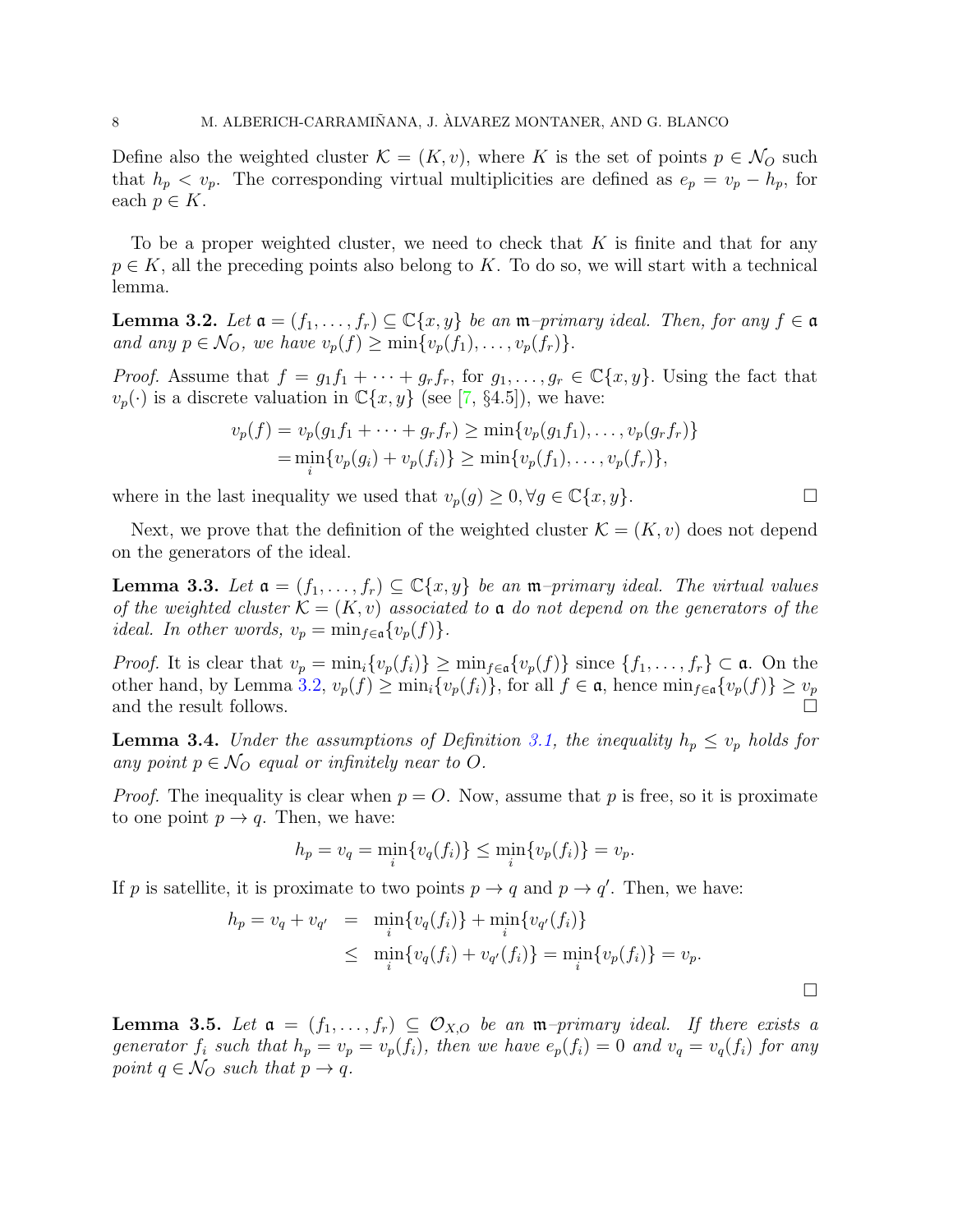<span id="page-8-2"></span>*Proof.* If p is a free point, we take the unique point q such that  $p \rightarrow q$ . Notice that

$$
v_p(f_i) = v_p = h_p = v_q = \min_j \{ v_q(f_j) \},
$$

so we have  $v_p(f_i) \le v_q(f_i)$ . It follows from Equation [2.2](#page-4-1) that  $v_p(f_i) = v_q(f_i)$  and  $e_p(f_i) = 0$ , hence,  $v_q = v_q(f_i)$ .

If p is satellite, we take the points q and q' such that  $p \to q$ ,  $p \to q'$ . We have

$$
v_p(f_i) = v_p = h_p = v_q + v_{q'},
$$

thus  $v_p(f_i) \le v_q(f_i) + v_{q'}(f_i)$ . Using Equation [2.2,](#page-4-1) we obtain  $v_p(f_i) = v_q(f_i) + v_{q'}(f_i)$  and  $e_p(f_i) = 0$ . Finally, if  $v_q < v_q(f_i)$  or  $v_{q'} < v_{q'}(f_i)$ , then  $h_p = v_q + v_{q'} < v_p(f_i)$ , so we get a contradiction.

<span id="page-8-1"></span>**Proposition 3.6.** Under the assumptions of Definition [3.1,](#page-6-2) if  $p \in K$ , then any point q preceding p also belongs to K.

*Proof.* We will prove the converse statement: assume that  $q \notin K$ , i.e.  $h_q = v_q$ . We will prove  $h_p = v_p$  for any p in the first neighborhood of q, and it will follow inductively  $h_p = v_p$ , i.e.  $p \notin K$ , for any point p infinitely near to q.

Assume that  $q \notin K$  and let p be a point in the first neighborhood of q, in particular  $p \to q$ . Consider a generator  $f_i$  such that  $v_q = \min_j \{v_q(f_j)\} = v_q(f_i)$ , hence  $h_q = v_q =$  $v_q(f_i)$ . If p is satellite, we take the second point q' such that  $p \to q'$ . Then, by Lemma [3.5](#page-7-1)

$$
h_p = v_q + v_{q'} = v_q(f_i) + v_{q'}(f_i) = v_p(f_i),
$$

and by Lemma [3.4,](#page-7-2)  $h_p = v_p(f_i) = v_p$ . If p is free, the same reasoning is valid by taking  $v_{q'} = v_q$  $\mathcal{L}(f_i) = 0.$ 

We will show next that  $\mathcal{K} = (K, v)$  equals the weighted cluster  $BP(\mathfrak{a}) = (B, \beta)$  of base points of  $\mathfrak a$  and we will conclude that K is finite.

<span id="page-8-0"></span>**Proposition 3.7.** Let  $BP(\mathfrak{a}) = (B, \beta)$  be the weighted cluster of base points of a  $\mathfrak{m}$ -primary ideal  $\mathfrak{a} = (f_1, \ldots, f_r) \subseteq \mathbb{C}\{x, y\}$  and  $\mathcal{K} = (K, v)$  as given in Definition [3.1.](#page-6-2) Let  $p \in B$ , then  $p \in K$  and the equality of virtual values  $\beta_p = v_p$  is satisfied.

*Proof.* Let  $f = g_1 f_1 + \cdots + g_r f_r$  be the equation of a germ  $\xi : f = 0$  going sharply through  $BP(\mathfrak{a})$ . From Lemma [3.2](#page-7-0) we obtain

$$
\beta_p = v_p(f) \ge \min_i \{v_p(f_i)\} = v_p.
$$

Now, by [\[7,](#page-20-0) 7.2.16], we may find a system of generators  $\mathfrak{a} = (h_1, \ldots, h_s)$  such that  $\zeta_i$ :  $h_i = 0$  goes sharply through  $BP(\mathfrak{a})$ . Then,

$$
v_p = \min_i \{ v_p(f_i) \} \ge \min_i \{ v_p(h_i) \} = \beta_p,
$$

after applying Lemma [3.2,](#page-7-0) once again, to the elements  $f_i$  expressed in terms of  $h_1, \ldots, h_s$ . Therefore, the equality  $v_p = \beta_p$  follows.

Since the same equality holds for all the points preceding  $p$ , we infer

$$
v_p - h_p = \beta_p - \sum_{p \to q} \beta_q = b_p > 0,
$$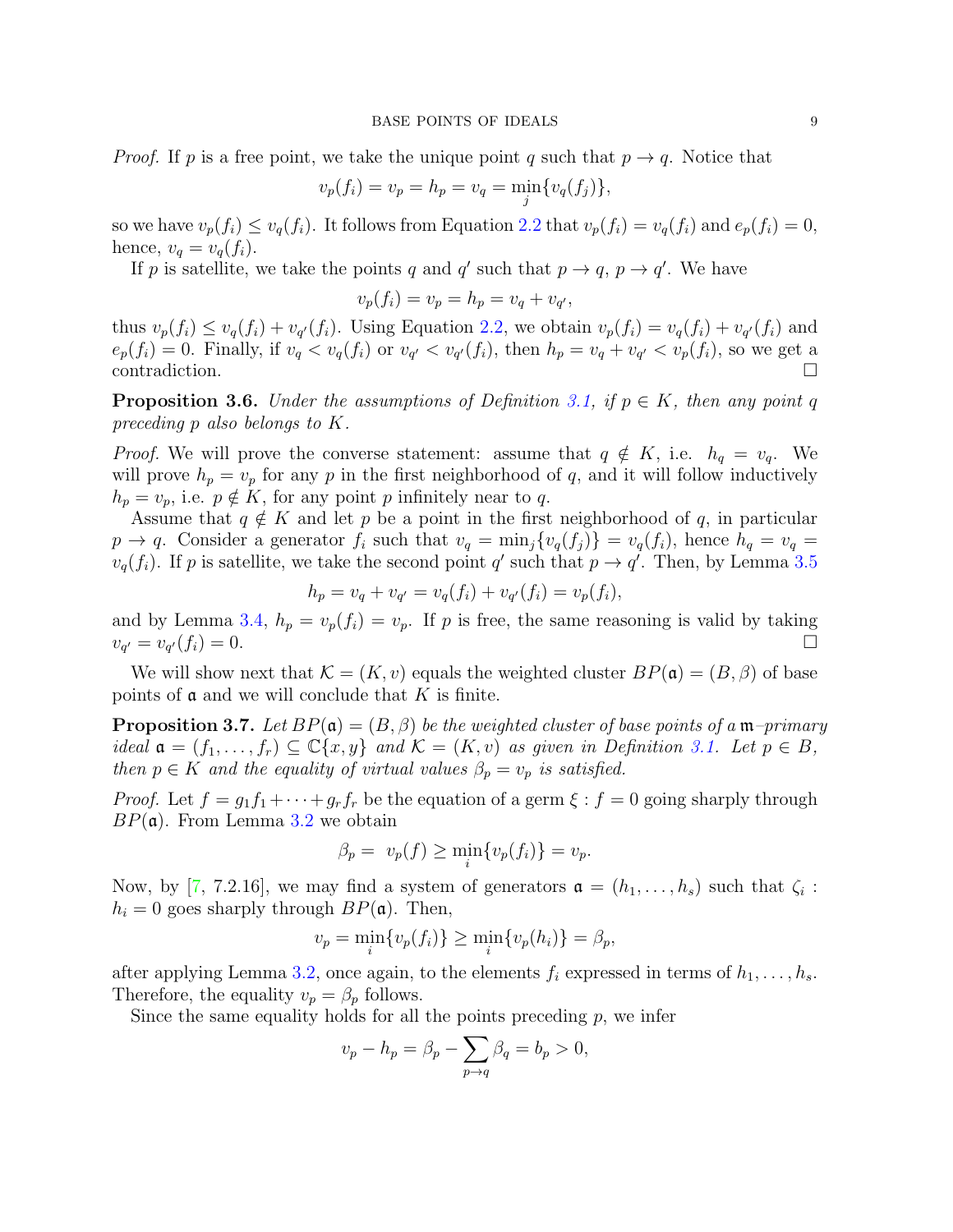<span id="page-9-3"></span>i.e.  $v_p > h_p$ , since  $b_p$  is the virtual multiplicity at p of the strictly consistent weighted cluster  $BP(\mathfrak{a})$ .

<span id="page-9-1"></span>**Theorem 3.8.** The weighted clusters  $BP(\mathfrak{a}) = (B, \beta)$  and  $\mathcal{K} = (K, v)$  are equal. In particular, K is finite.

*Proof.* From Proposition [3.7](#page-8-0) we already have  $B \subseteq K$ . We will prove the other inclusion using induction on the order of neighborhood which a point  $p \in K$  belongs to.

For  $p = O$ , it is clear that p belongs to both K and B. Now, assume that the assertion is true for all the points preceding p, which are in K by Proposition [3.6.](#page-8-1) Let  $q \in B$  be the antecessor of p. By [\[7,](#page-20-0) 7.2.6],  $p \in B$  if and only if  $0 < \min_{f \in \mathfrak{a}} \{e_p(\check{\xi}_p)\}\)$ , where  $e_p(\check{\xi}_p)$  is the virtual multiplicity of the germ  $\xi : f = 0$  at p relative to the weighted cluster  $BP(\mathfrak{a})_{\leq p}$ . This is equivalent, by Equation [2.3,](#page-4-2) to

$$
\min_{f \in \mathfrak{a}} \{ v_p(f) \} > \sum_{p \to s} \beta_s.
$$

By Lemma [3.3,](#page-7-3)  $v_p = \min_{f \in \mathfrak{a}} \{v_p(f)\}\$ . Thus, applying Proposition [3.7](#page-8-0) to the points preceding  $p$ , we have that  $p$  belongs to  $B$  if and only if

$$
v_p > \sum_{p \to s} \beta_s = \sum_{p \to s} v_s = h_p.
$$

 $\Box$ 

*Remark* 3.9. Theorem [3.8](#page-9-1) is a generalization for  $m$ –primary ideals of [\[1,](#page-20-4) 2.5] which describes the base points of a pencil  $\lambda_1 f_1 + \lambda_2 f_2$  of curves  $f_1, f_2 \in \mathbb{C}\{x, y\}, \lambda_1, \lambda_2 \in \mathbb{C}$ .

<span id="page-9-2"></span>**Corollary 3.10.** Let  $BP(\mathfrak{a}) = (B, \beta)$  be the weighted cluster of base points of a m-primary ideal  $\mathfrak{a} = (f_1, \ldots, f_r) \subseteq \mathbb{C}\{x, y\}$ . Any cluster of infinitely near points K' weighted by the values

$$
v(p) = v_p = \min_i \{ v_p(f_i) \}, \quad \forall p \in K',
$$

or, alternatively, weighted by the multiplicities

$$
e(p) = e_p = v_p - \sum_{p \to q} v_q, \quad \forall p \in K',
$$

satisfying  $e_p \neq 0$  for any  $p \in K'$  is a subcluster of B.

*Proof.* Since, by definition,  $K = \{p \in \mathcal{N}_0 \mid e_p > 0\}$ , clearly  $K' \subseteq K$ . Then, the result follows using Theorem [3.8.](#page-9-1)

### 4. An algorithm to compute the base points of an ideal

<span id="page-9-0"></span>In this section we will provide an algorithm that allows to compute the weighted cluster of base points of any ideal  $\mathfrak{a} = (a_1, \ldots, a_r) \subseteq \mathbb{C}\{x, y\}$ . First we recall that we have a decomposition  $\mathfrak{a} = (g) \cdot \mathfrak{a}'$ , where  $g \in \mathbb{C}\{x, y\}$  is the greatest common divisor of the generators of  $\mathfrak a$  and  $\mathfrak a' = (f_1, \ldots, f_r)$  is  $\mathfrak m$ -primary. Moreover, the weighted cluster of base points of  $\alpha$  is described in terms of the base points of  $\alpha'$  and the cluster of singular points of the reduced germ  $\eta_{\text{red}}$  of  $\eta : g = 0$  (see Remark [2.2\)](#page-6-0).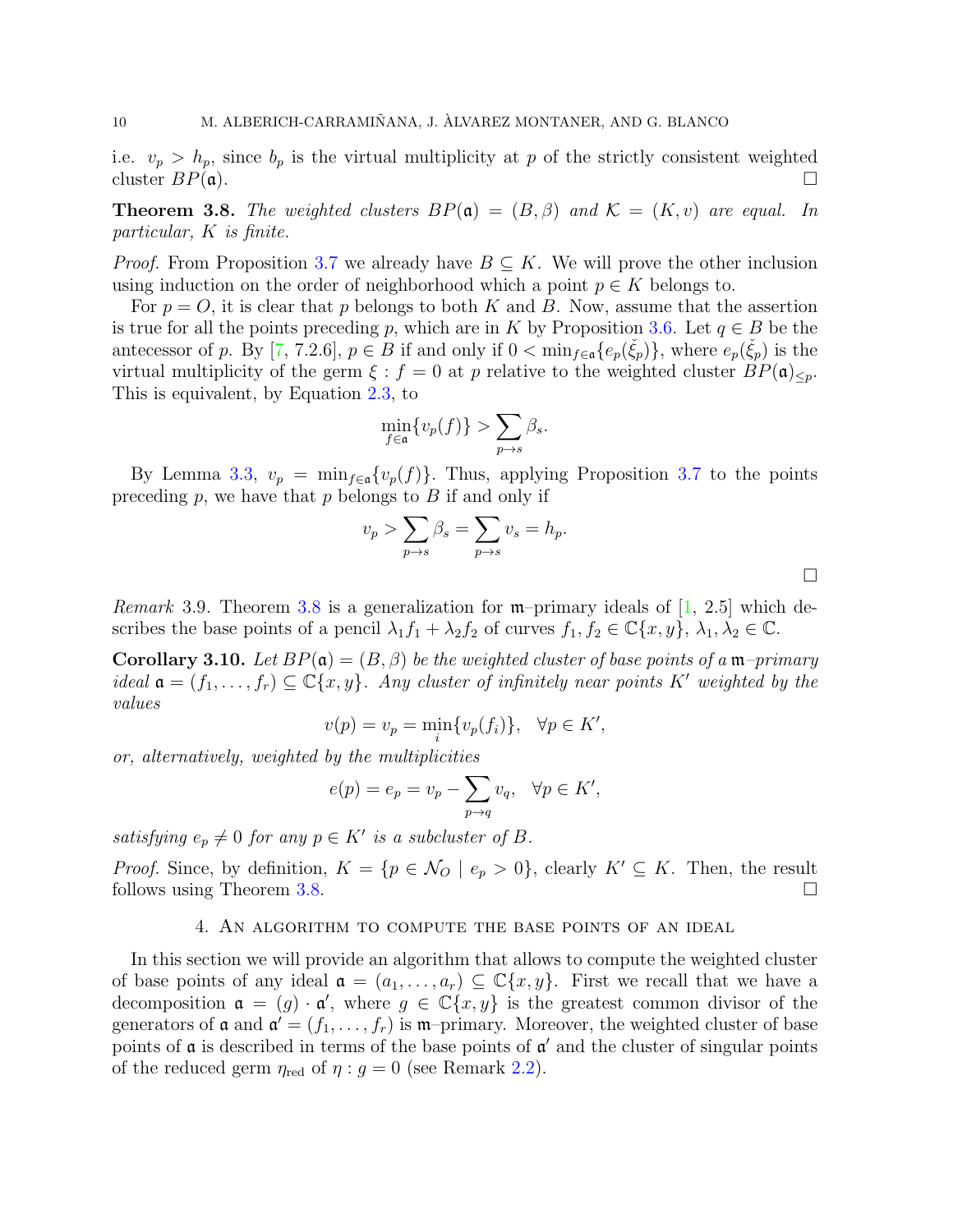<span id="page-10-4"></span>The cluster  $\mathcal{S}(\eta_{\text{red}})$  is easy to describe using the Newton-Puiseux algorithm (see [\[7\]](#page-20-0)) so the bulk of the process is in the computation of  $BP(\mathfrak{a}')$ . Before proceeding to describe the algorithm we need to introduce several technical results that will allow us to compute the weighted cluster  $BP(\mathfrak{a}')$  in terms of the weighted cluster of singular points of the germs defined by the set of generators  $\xi_i : f_i = 0, i = 1, \ldots, r$ .

<span id="page-10-0"></span>4.1. Adding free and satellite points. For the sake of simplicity, we will assume throughout this subsection that our ideal  $\mathfrak{a} = (f_1, \ldots, f_r) \subseteq \mathbb{C}\{x, y\}$  is  $\mathfrak{m}$ -primary. In order to compute the weighted cluster  $BP(\mathfrak{a}) = (B, \beta)$  we will start with a weighted cluster associated to the product of the generators  $\xi : f_1 \cdots f_r = 0$  which gives a first approximation. Then, using the results of this section, we will add the necessary free and satellite points to this weighted cluster to obtain all the base points.

<span id="page-10-1"></span>**Assumption 4.1.** Assume  $\mathcal{K}' = (K', v)$  is a weighted cluster with a system of values  $v_p = \min_i \{v_p(f_i)\}\$ for any  $p \in K'$  and satisfying that any point  $p \in B$  singular for  $\xi_{\text{red}}$  is already in  $K'$ .

The following set of technical results will allow us to decide which points we need to add to  $K'$  in order to obtain all the base points. The first result states that all the free points in  $BP(\mathfrak{a})$  lie on the generators.

<span id="page-10-3"></span>**Lemma 4.2.** Let q be a free point that does not lie on any curve  $\xi_i : f_i = 0, i = 1, \ldots, r$ then,  $q \notin BP(\mathfrak{a})$ .

*Proof.* Let  $q \to p$ . If  $q \notin \xi_i : f_i = 0$ , for all i, then  $v_q(f_i) = v_p(f_i)$  for all  $i = 1, \ldots, r$  and  $v_q = \min_i \{v_q(f_i)\} = \min_i \{v_p(f_i)\} = v_p$ , hence  $e_q = v_q - v_p = 0$  and  $q \notin BP(\mathfrak{a})$ .

The next result characterizes the free points in  $BP(\mathfrak{a})$  that are not singular for the reduced germ  $\xi_{\text{red}}$  associated to the generators.

<span id="page-10-2"></span>**Proposition 4.3.** Let K' be a weighted cluster as in Assumption [4.1.](#page-10-1) Let  $q \notin K'$  be a free point proximate to  $p \in K'$ . Then, q is in  $BP(\mathfrak{a})$  if and only if any generator  $f_i$  with  $v_p(f_i) = v_p$  satisfies  $e_q(f_i) > 0$ .

*Proof.* We shall apply Theorem [3.8](#page-9-1) to characterize whether q belongs to  $BP(\mathfrak{a})$ . By definition,  $v_q = \min_j \{v_q(f_j)\}\$ and  $v_q(f_j) = e_q(f_j) + v_p(f_j)$ , for  $j = 1, ..., r$ .

Set  $\Lambda := \{j \mid e_q(f_j) > 0\}$ . Comparing

$$
v_q = \min_{j \in \Lambda, k \notin \Lambda} \{v_p(f_k), v_p(f_j) + e_q(f_j)\}\
$$
 and  $v_p = \min_i \{v_p(f_i)\},$ 

we infer  $e_q = v_q - v_p > 0$  if and only if  $v_p(f_k) > v_p$ ,  $\forall k \notin \Lambda$  which is equivalent to  $\{i \mid v_p(f_i) = v_p\} \subseteq \Lambda.$ 

Remark 4.4. Under the hypothesis of Proposition [4.3](#page-10-2) we observe that there might be two generators, say  $f_i, f_j$ , such that  $e_q(f_i) > 0$ ,  $e_q(f_j) > 0$  although q is not singular for the reduced germ of  $f_1 \cdots f_r = 0$ . This may happen when  $f_i$  and  $f_j$  have a common factor which is not a common factor of the rest of generators. This is a subtle difference with respect to the case of pencils treated in [\[1\]](#page-20-4).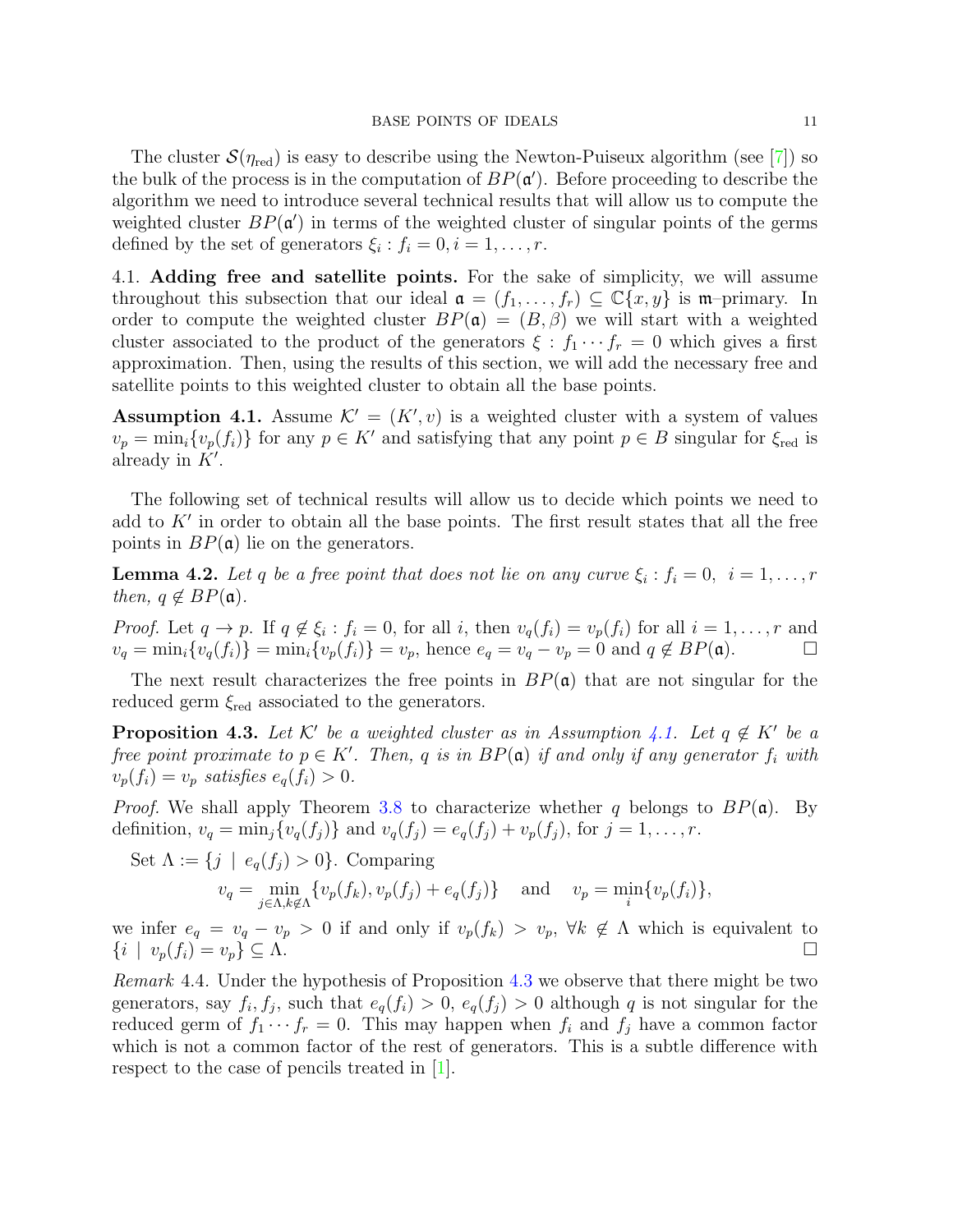12 M. ALBERICH-CARRAMIÑANA, J. ÀLVAREZ MONTANER, AND G. BLANCO

Our next result deals with the satellite base points not already in  $K'$ . Notice that these missing satellite points will not lie on any generator, otherwise they would belong to the singular points of  $\xi_{\text{red}}$ .

<span id="page-11-1"></span>**Proposition 4.5.** Let K' be a weighted cluster as in Assumption [4.1.](#page-10-1) Let  $q \notin K'$  be a satellite point proximate to  $p, p' \in K'$ . Then, q is in  $BP(\mathfrak{a})$  if and only if for each generator  $f_i$  either  $v_p(f_i) > v_p$  or  $v_{p'}(f_i) > v_{p'}$ .

*Proof.* Let us start by proving the converse implication. We know that  $q \notin f_j$  for any  $j = 1, \ldots, r$ , otherwise q would be in K'. We want to see that  $e_q = v_q - v_p - v_{p'} > 0$ . Then,  $v_q = \min_j \{v_q(f_j)\} = \min_j \{v_p(f_j) + v_{p'}(f_j)\}$  and the last equality is true because  $e_q(f_j) = 0$ . By hypothesis,  $v_p(f_j) + v_{p'}(f_j) > v_p + v_{p'}$ , for any j, hence  $v_q > v_p + v_{p'}$  as we wanted.

For the other implication, let us assume the contrary, that is, there exists a generator  $f_i$  such that  $v_p(f_i) = v_p$  and  $v_{p'}(f_i) = v_{p'}$ . We know that  $q \notin f_i$ , otherwise it would be in K'. By definition,  $v_q = \min_j \{v_q(f_j)\} = \min_j \{v_p(f_j) + v_{p'}(f_j)\} = v_p(f_i) + v_{p'}(f_i) = v_p + v_{p'}$ implying that  $e_q = 0$ , which is a contradiction with the fact that  $q \in BP(\mathfrak{a})$ .

4.2. An algorithm to compute the base points of an ideal. In this subsection we go back to our original setup, so let  $\mathfrak{a} = (a_1, \ldots, a_r) \subseteq \mathbb{C}\{x, y\}$  be an ideal that admits a decomposition  $\mathfrak{a} = (g) \cdot \mathfrak{a}'$ , where  $g \in \mathbb{C}\{x, y\}$  is the greatest common divisor of the generators of **a** and  $\mathbf{a}' = (f_1, \ldots, f_r)$  is **m**-primary. With all the technical results stated above and the relation between  $BP(\mathfrak{a})$ ,  $BP(\mathfrak{a}')$  and the cluster  $\mathcal{S}(\eta_{\text{red}})$  of singular points of  $\eta$  :  $g = 0$  (see Remark [2.2\)](#page-6-0), we present our algorithm.

<span id="page-11-0"></span>Algorithm 4.6. (Base points of an ideal)

Input: An ideal  $\mathfrak{a} = (a_1, \ldots, a_r) \subseteq \mathbb{C}\{x, y\}.$ **Output:** The weighted cluster of base points  $BP(\mathfrak{a})$ .

- i) Find  $g = \gcd(a_1, \ldots, a_r)$  and set  $a_i = gf_i$ . Compute  $f = gf_1 \cdots f_r$ .
- ii) Find the cluster K of singular points of the reduced germ  $\xi_{\text{red}}$ , where  $\xi : f = 0$ , and the system of virtual values  ${v_p(f_i)}_{p\in\overline{K}}$ , and  ${v_p(g)}_{p\in\overline{K}}$ .

Compute  $v_p = \min_i \{v_p(f_i)\}\$  for  $p \in \overline{K}$  and set the weighted cluster  $\overline{\mathcal{K}} = (\overline{K}, v)$ .

- iii) Define  $\mathcal{K}' = (K', v)$  from  $\overline{\mathcal{K}}$  by adding, if necessary, the missing free points using Proposition [4.3](#page-10-2) weighted by the values  $v_p = \min_i \{v_p(f_i)\}\$  for each new  $p \in K' \setminus K$ .
- iv) Define  $K'' = (K'', v)$  from K' by adding, if necessary, the missing satellite points using Proposition [4.5,](#page-11-1) weighted by the values  $v_p = \min_i \{v_p(f_i)\}\)$  for each new  $p \in K'' \setminus K'.$
- v) Compute, recursively on the order of neighborhood p belongs to, the multiplicities  $e_p = v_p - \sum_{p \to q} v_q.$

Define  $\mathcal{K} = (K, v)$  with  $K \subset K''$  containing the points  $p \in \mathcal{K}$  such that  $e_p \neq 0$  and the virtual values  $v_p$ .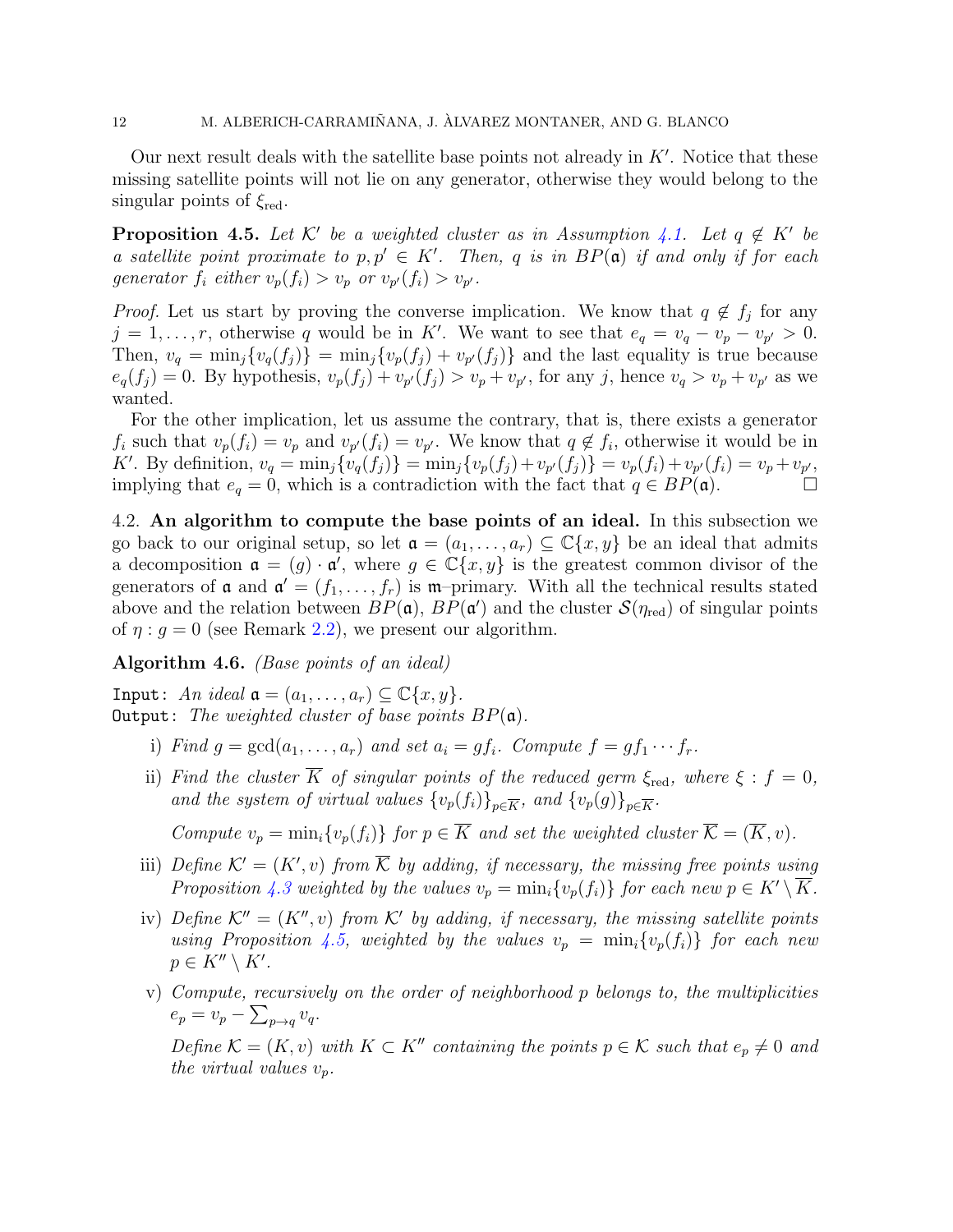- <span id="page-12-2"></span>vi) Set  $BP(\mathfrak{a}') = \mathcal{K}$ , the weighted cluster of base points of  $\mathfrak{a}' = (f_1, \ldots, f_r)$ .
- vii) From  $\overline{K}$  extract the cluster of singular points  $\mathcal{S}(\eta_{\text{red}}) = (S, v'')$ , where  $\eta : g = 0$ .
- viii) Return  $BP(\mathfrak{a}) = (B, \beta)$ , where  $B = K \cup S$  and  $\beta_p = v_p + v_p(g)$ ,  $\forall p \in B$ .

Our next result proves the correctness of the Algorithm.

<span id="page-12-1"></span>**Theorem 4.7.** Algorithm [4.6](#page-11-0) computes  $BP(\mathfrak{a}) = (B, \beta)$ , the weighted cluster of base points of the ideal a.

*Proof.* Since the cluster  $\overline{K}$  fulfills the hypothesis of Proposition [4.3](#page-10-2) and Proposition [4.5,](#page-11-1) we can use them to add the remaining base points.

After step iv) all the base points have been added. Indeed, if we had to add a missing base point in the first neighborhood of a point already in  $K'$ , it would have to be free as we have added all the missing satellites in the last step. This free point would have to lie on a generator, by Lemma [4.2,](#page-10-3) and it would have to be after one of the new satellite points, otherwise we would have added it in the fourth step. But that is impossible because the new satellite points cannot lie on a generator, by Assumption [4.1,](#page-10-1) and hence, neither can do any of its successors.

By Corollary [3.10,](#page-9-2) after removing the points p in K<sup>n</sup> such that  $e_p = 0$ , the resulting cluster K is inside B and since no base point is missing it must be equal to B.  $\Box$ 

It is a classical result that the equisingularity class, and equivalently the topological class [\[13\]](#page-20-5), [\[5\]](#page-20-6), of any element  $f = f_1^{\alpha_1} \cdots f_r^{\alpha_r} \in \mathcal{O}_{X,O}$  with  $f_1, \ldots, f_r$  irreducible, is determined by the equisingularity class of each component  $f_i^{\alpha_i}$  together with the intersection multiplicities<sup>[2](#page-12-0)</sup>  $[f_i \cdot f_j]_O$ , for all  $i \neq j$ . This can be described by means of the proximity matrix associated to the log-resolution of  $(f)$  and its vector of multiplicities. As a corollary of Theorem [4.7](#page-12-1) we obtain the following generalization.

Corollary 4.8. Given an ideal  $a = (a_1, \ldots, a_r) \subseteq \mathcal{O}_{X,O}$ , the equisingular class of a generic element of  $\alpha$  is determined by the equisingularity class of each generator  $a_i$ , and the intersection multiplicities of every pair of branches from different generators.

*Proof.* Generic elements in  $\mathfrak{a}$  go sharply through the weighted cluster of base points  $BP(\mathfrak{a})$ . By Theorem [4.7,](#page-12-1) the relative position of the infinitely near points in  $BP(\mathfrak{a})$  and the multiplicities, or values, are completely determined by the equisingularity class of each  $a_i$ and the intersection multiplicities between any pair of branches of different generators.  $\Box$ 

Example 4.9. Consider the ideal

 $\mathfrak{a} = (a_1, a_2, a_3) = ((y^5 + x^7)^2 + y^{10}x, x^8(y^3 + x^5), y^8(y^2 - x^3)) \subseteq \mathbb{C}{x, y}.$ 

The steps of Algorithm [4.6](#page-11-0) are performed as follows:

i) We have that  $g = \gcd(a_1, a_2, a_3) = 1$ , so the ideal is m-primary. Then, we compute the product of the generators  $f = a_1 a_2 a_3$ .

<span id="page-12-0"></span><sup>2</sup>Noether's intersection formula states that  $[f \cdot g]_O = \sum_{p \in K} e_p(f) e_p(g)$ .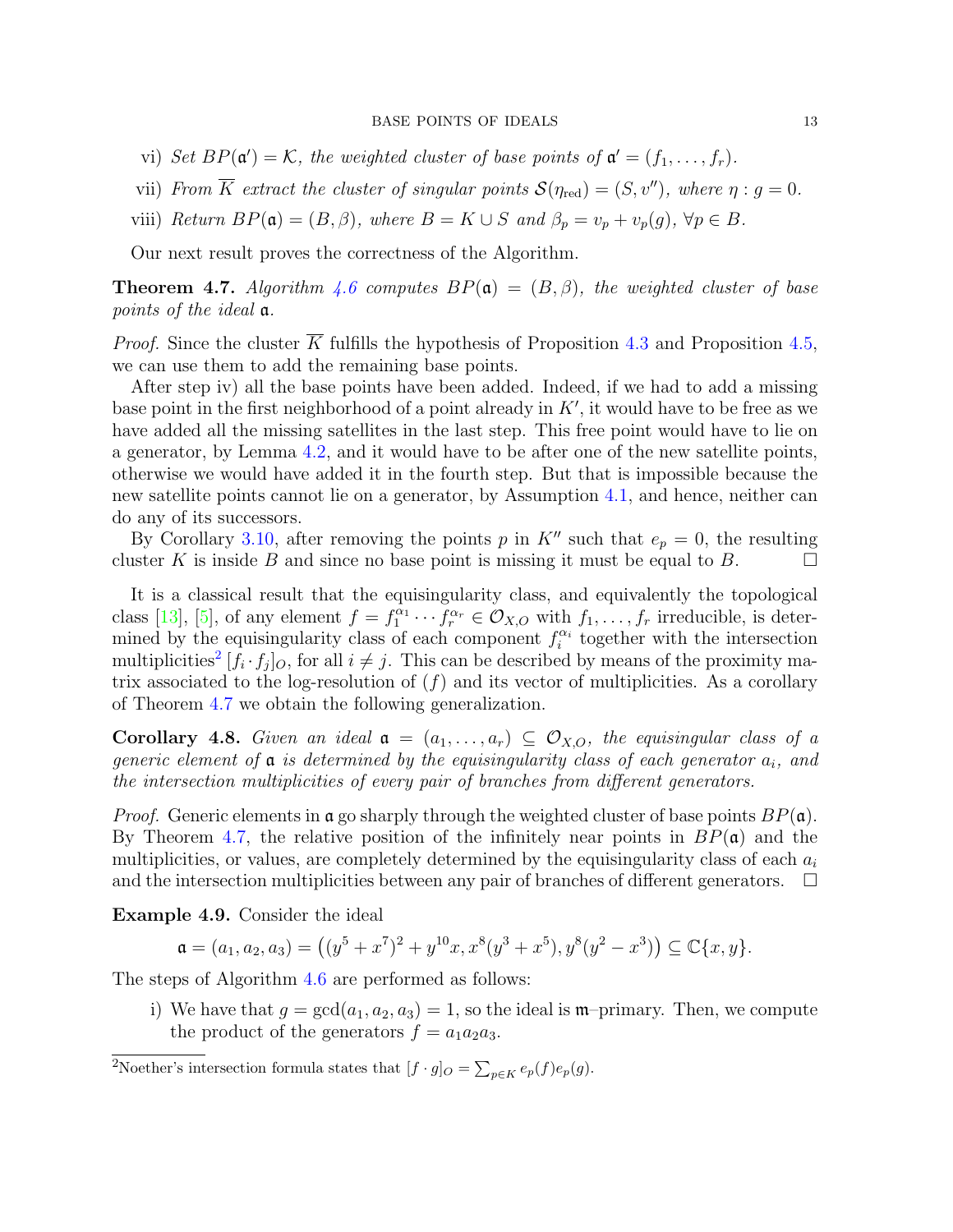ii) The cluster  $\overline{K}$  of singular points of  $\xi_{\text{red}}$  with  $\xi : f = 0$  is described by means of the proximity matrix:

P<sup>K</sup> = 1 0 0 0 0 0 0 0 0 0 0 0 0 0 0 −1 1 0 0 0 0 0 0 0 0 0 0 0 0 0 −1 0 1 0 0 0 0 0 0 0 0 0 0 0 0 0 0−1 1 0 0 0 0 0 0 0 0 0 0 0 −1 0−1 0 1 0 0 0 0 0 0 0 0 0 0 −1 0 0 0−1 1 0 0 0 0 0 0 0 0 0 0 0 0 0−1−1 1 0 0 0 0 0 0 0 0 0 0 0 0 0 0−1 1 0 0 0 0 0 0 0 0 0 0 0 0 0 0−1 1 0 0 0 0 0 0 0 0 0 0 0 0 0 0−1 1 0 0 0 0 0 0 0 0 0 0 0 0 0−1−1 1 0 0 0 0 0 0 0 0 0 0 0 0 0 0−1 1 0 0 0 0 0 0 0−1 0 0 0 0 0 0 0 1 0 0 0 0−1 0−1 0 0 0 0 0 0 0 0 1 0 0 0 0 0 0 0 0 0 0 0 0 0 0−1 1 .

The virtual values  $\{v_p(a_i)\}_{p\in\overline{K}}, i = 1, 2, 3$  are the following:

 $v(a_1) = {\scriptstyle \left[10 \;10 \;14 \;14 \;28 \;40 \;70 \;72 \;74 \;75 \;150 \;151 \;28 \;42 \;42 \right]}^T,$ 

 $v\bigl(a_2\bigr) = [ \text{1} \text{1} \text{1} \text{9} \text{1} \text{3} \text{1} \text{3} \text{2} \text{5} \text{3} \text{6} \text{6} \text{1} \text{6} \text{1} \text{6} \text{1} \text{6} \text{1} \text{1} \text{2} \text{2} \text{1} \text{2} \text{2} \text{5} \text{3} \text{9} \text{4} \text{0} ]^T,$ 

 $v(a_3) = [10 \t10 \t19 \t27 \t30 \t40 \t70 \t70 \t70 \t140 \t140 \t31 \t49 \t49]^{T}$ .

Therefore,  $v_p = \min_i \{v_p(f_i)\}\)$  for  $p \in \overline{K}$  is:

 $v = [10 \ 10 \ 13 \ 13 \ 25 \ 36 \ 61 \ 61 \ 61 \ 61 \ 122 \ 122 \ 25 \ 39 \ 40]^T$ .

The corresponding weighted cluster  $\overline{\mathcal{K}} = (\overline{K}, v)$  is represented using the dual graph:



iii) There are two missing free base points. The cluster  $K'$  is given by the proximity matrix: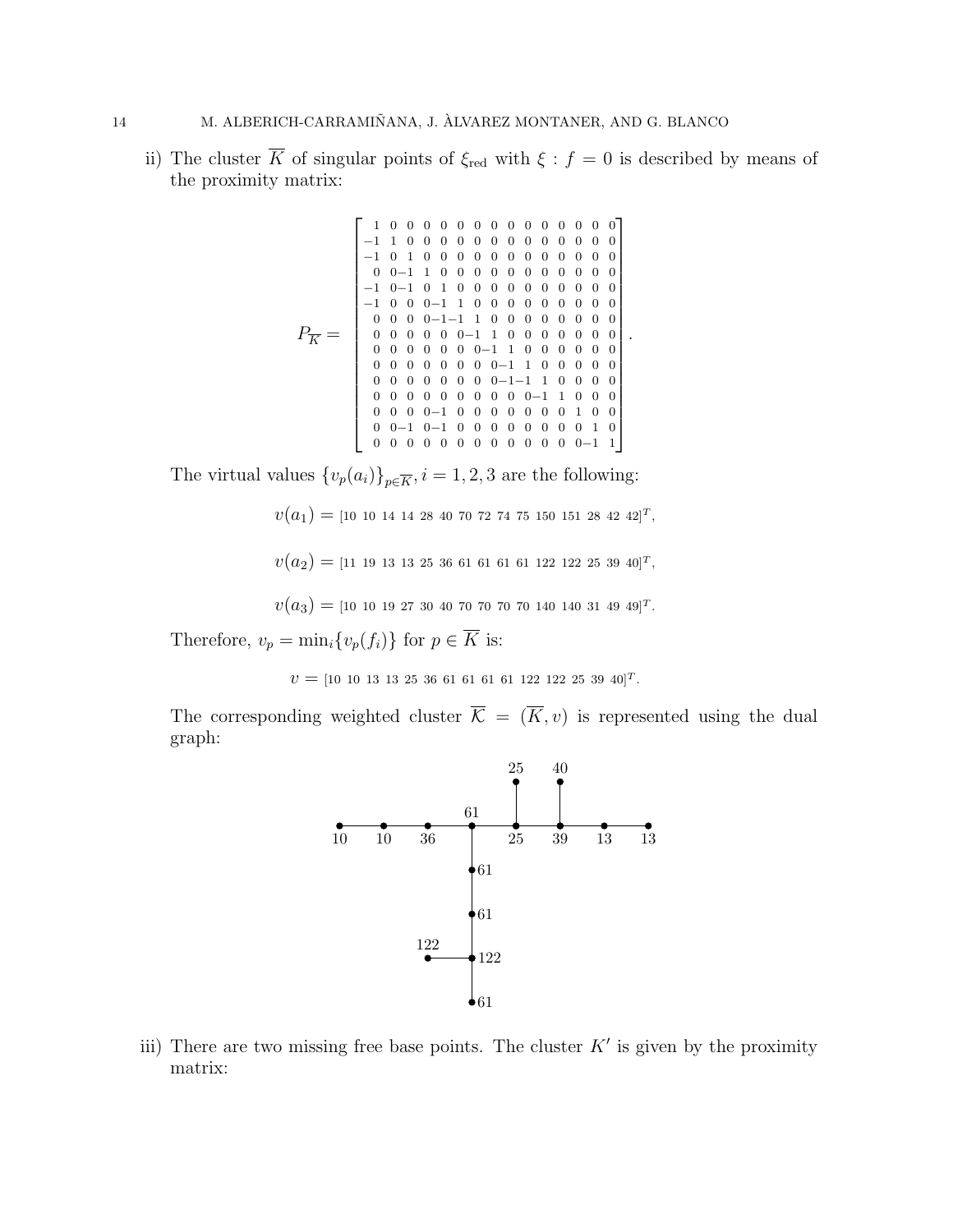PK<sup>0</sup> = 1 0 0 0 0 0 0 0 0 0 0 0 0 0 0 0 0 −1 1 0 0 0 0 0 0 0 0 0 0 0 0 0 0 0 −1 0 1 0 0 0 0 0 0 0 0 0 0 0 0 0 0 0 0−1 1 0 0 0 0 0 0 0 0 0 0 0 0 0 −1 0−1 0 1 0 0 0 0 0 0 0 0 0 0 0 0 −1 0 0 0−1 1 0 0 0 0 0 0 0 0 0 0 0 0 0 0 0−1−1 1 0 0 0 0 0 0 0 0 0 0 0 0 0 0 0 0−1 1 0 0 0 0 0 0 0 0 0 0 0 0 0 0 0 0−1 1 0 0 0 0 0 0 0 0 0 0 0 0 0 0 0 0−1 1 0 0 0 0 0 0 0 0 0 0 0 0 0 0 0−1−1 1 0 0 0 0 0 0 0 0 0 0 0 0 0 0 0 0−1 1 0 0 0 0 0 0 0 0 0−1 0 0 0 0 0 0 0 1 0 0 0 0 0 0−1 0−1 0 0 0 0 0 0 0 0 1 0 0 0 0 0 0 0 0 0 0 0 0 0 0 0 0−1 1 0 0 0 0 0 0 0 0 0 0 0 0 0 0 0 0−1 1 0 0 0 0 0 0 0 0 0 0 0 0 0 0 0 0−1 1 .

The virtual values are:

 $v(a_1) =$  [10 10 14 14 28 40 70 72 74 75 150 151 28 42 42 42 42]<sup>T</sup>,  $v(a_2) = 11$  19 13 13 25 36 61 61 61 61 122 122 25 39 40 41 42]<sup>T</sup>,  $v(a_3) = [10 \t10 \t19 \t27 \t30 \t40 \t70 \t70 \t70 \t140 \t140 \t31 \t49 \t49 \t49 \t49]^{T}.$ 

Thus, we have

 $v = [10 \ 10 \ 13 \ 13 \ 25 \ 36 \ 61 \ 61 \ 61 \ 61 \ 122 \ 122 \ 25 \ 39 \ 40 \ 41 \ 42]^T$ ,

and the corresponding weighted cluster  $\mathcal{K}' = (K', v)$  is represented by

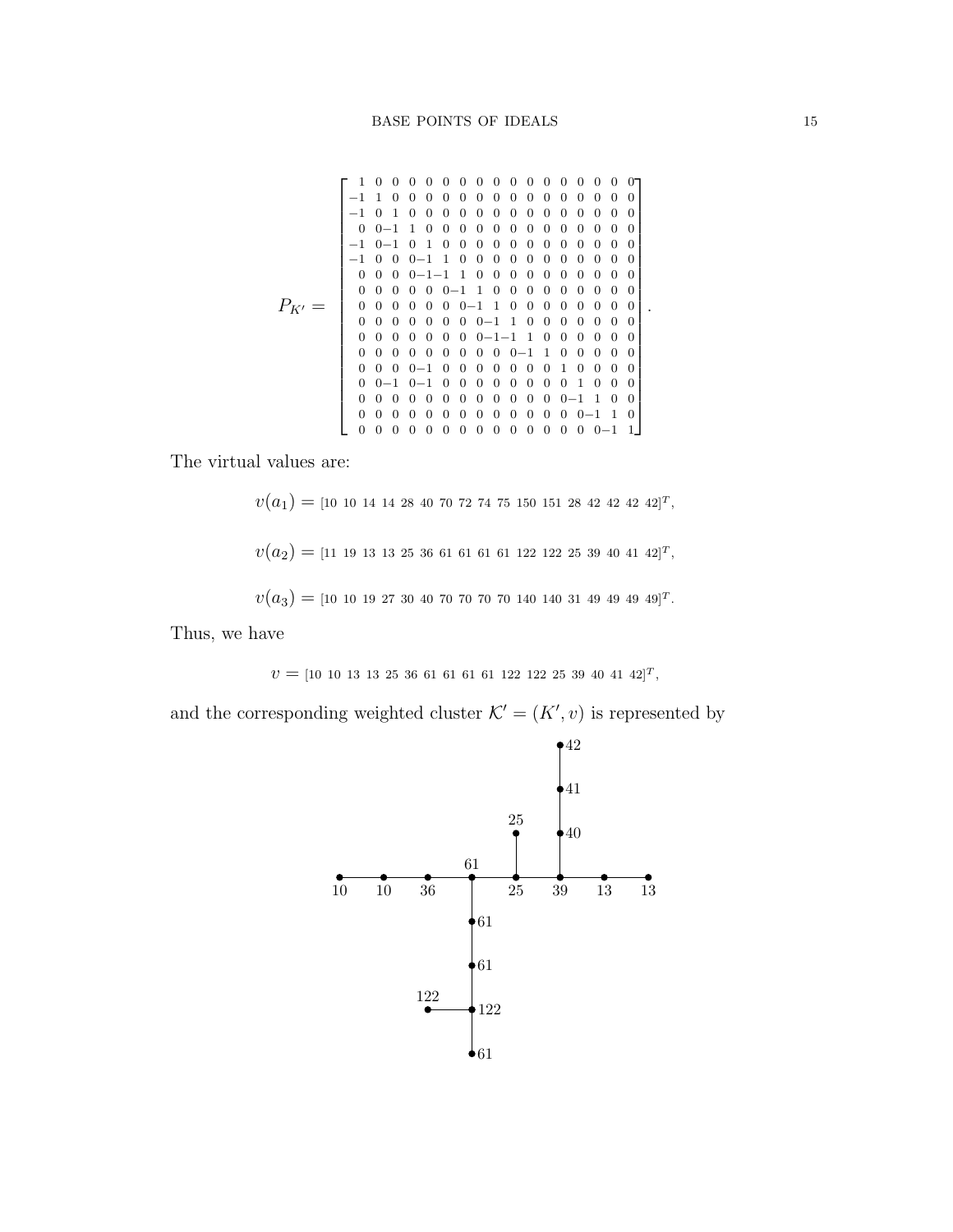iv) There are four missing satellite base points. The cluster  $K''$  is given by:

PK<sup>00</sup> = 1 0 0 0 0 0 0 0 0 0 0 0 0 0 0 0 0 0 0 0 0 −1 1 0 0 0 0 0 0 0 0 0 0 0 0 0 0 0 0 0 0 0 −1 0 1 0 0 0 0 0 0 0 0 0 0 0 0 0 0 0 0 0 0 0 0−1 1 0 0 0 0 0 0 0 0 0 0 0 0 0 0 0 0 0 −1 0−1 0 1 0 0 0 0 0 0 0 0 0 0 0 0 0 0 0 0 −1 0 0 0−1 1 0 0 0 0 0 0 0 0 0 0 0 0 0 0 0 0 0 0 0−1−1 1 0 0 0 0 0 0 0 0 0 0 0 0 0 0 0 0 0 0 0 0−1 1 0 0 0 0 0 0 0 0 0 0 0 0 0 0 0 0 0 0 0 0−1 1 0 0 0 0 0 0 0 0 0 0 0 0 0 0 0 0 0 0 0 0−1 1 0 0 0 0 0 0 0 0 0 0 0 0 0 0 0 0 0 0 0−1−1 1 0 0 0 0 0 0 0 0 0 0 0 0 0 0 0 0 0 0 0 0−1 1 0 0 0 0 0 0 0 0 0 0 0 0 0−1 0 0 0 0 0 0 0 1 0 0 0 0 0 0 0 0 0 0−1 0−1 0 0 0 0 0 0 0 0 1 0 0 0 0 0 0 0 0 0 0 0 0 0 0 0 0 0 0 0 0−1 1 0 0 0 0 0 0 0 0 0 0 0 0 0 0 0 0 0 0 0 0−1 1 0 0 0 0 0 0 0 0 0 0 0 0 0 0 0 0 0 0 0 0−1 1 0 0 0 0 −1 0 0 0 0−1 0 0 0 0 0 0 0 0 0 0 0 1 0 0 0 −1 0 0 0 0 0 0 0 0 0 0 0 0 0 0 0 0−1 1 0 0 −1 0 0 0 0 0 0 0 0 0 0 0 0 0 0 0 0 0−1 1 0 −1 0 0 0 0 0 0 0 0 0 0 0 0 0 0 0 0 0 0−1 1 .

The virtual values are:

 $v(a_1) = [10 \t10 \t14 \t14 \t28 \t40 \t70 \t72 \t74 \t75 \t150 \t151 \t28 \t42 \t42 \t42 \t42 \t50 \t60 \t70 \t80]^T,$  $v(a_2) = 11$  19 13 13 25 36 61 61 61 61 122 122 25 39 40 41 42 47 58 69 80]<sup>T</sup>,  $v(a_3) = [10 \t10 \t19 \t27 \t30 \t40 \t70 \t70 \t70 \t140 \t140 \t31 \t49 \t49 \t49 \t49 \t50 \t60 \t70 \t80]^T$ .

Thus, we have:

 $v = [10 \ 10 \ 13 \ 13 \ 25 \ 36 \ 61 \ 61 \ 61 \ 61 \ 122 \ 122 \ 25 \ 39 \ 40 \ 41 \ 42 \ 47 \ 58 \ 69 \ 80]^T$ ,

and the corresponding weighted cluster  $\mathcal{K}'' = (K'', v)$  is represented by

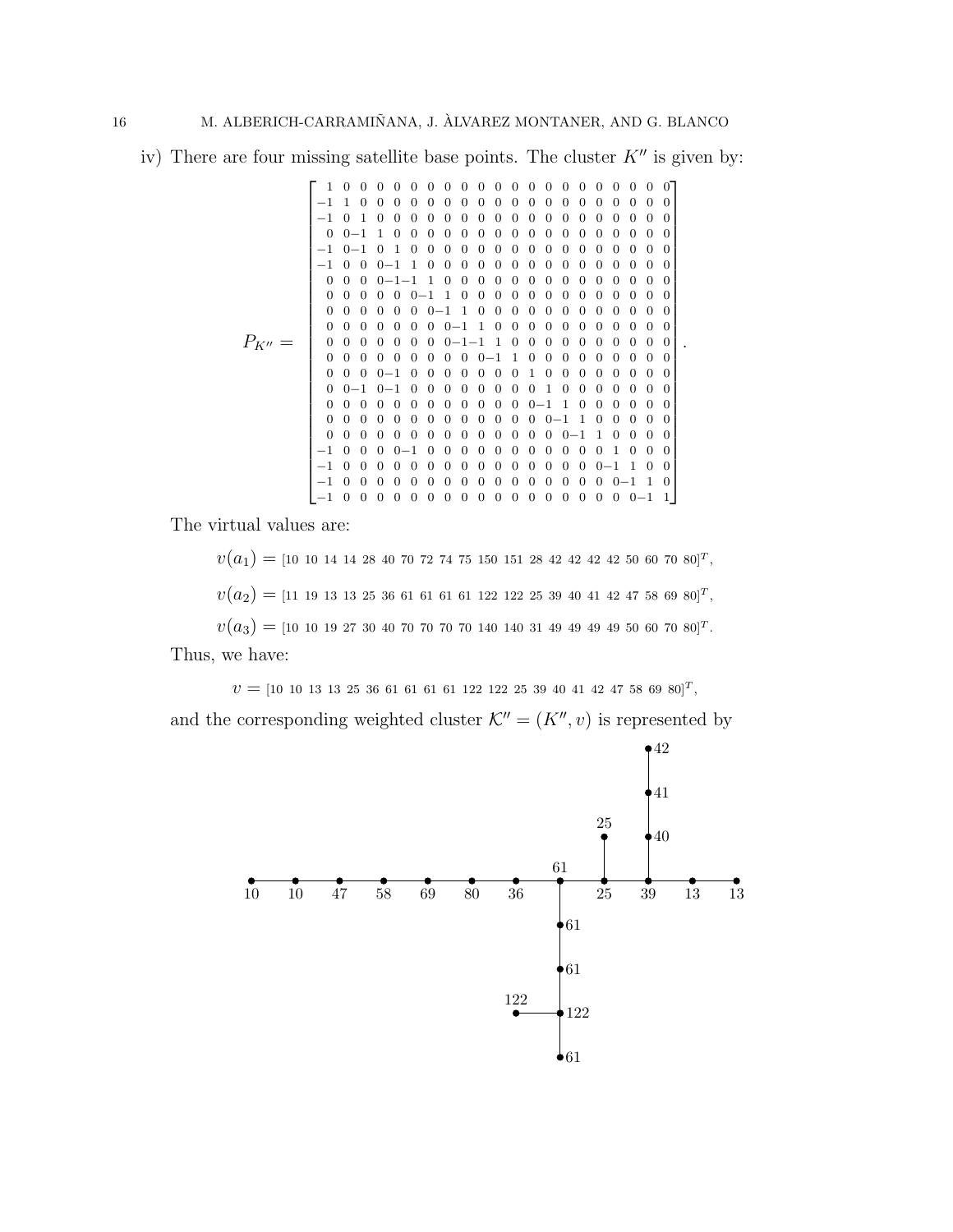<span id="page-16-2"></span>v) Using the base change formula  $e^T = P_{K''}v^T$  we get

$$
e = [10 \ 0 \ 3 \ 0 \ 2 \ 1 \ 0 \ 0 \ 0 \ 0 \ 0 \ 0 \ 0 \ 1 \ 1 \ 1 \ 1 \ 1 \ 1 \ 1 \ 1]^T.
$$

Thus, erasing the points with multiplicity zero, we finally obtain the weighted cluster  $BP(\mathfrak{a}) = \mathcal{K} = (K, v)$  represented by the proximity matrix and the vector of values

$$
P_K = \left[\begin{smallmatrix} 1 & 0 & 0 & 0 & 0 & 0 & 0 & 0 & 0 & 0 & 0 \\ -1 & 1 & 0 & 0 & 0 & 0 & 0 & 0 & 0 & 0 & 0 \\ -1 & -1 & 1 & 0 & 0 & 0 & 0 & 0 & 0 & 0 & 0 \\ -1 & 0 & -1 & 1 & 0 & 0 & 0 & 0 & 0 & 0 & 0 \\ 0 & -1 & -1 & 0 & 1 & 0 & 0 & 0 & 0 & 0 & 0 \\ 0 & 0 & 0 & 0 & -1 & 1 & 0 & 0 & 0 & 0 & 0 \\ 0 & 0 & 0 & 0 & -1 & 1 & 0 & 0 & 0 & 0 & 0 \\ 0 & 0 & 0 & 0 & 0 & -1 & 1 & 0 & 0 & 0 & 0 \\ -1 & 0 & 0 & -1 & 0 & 0 & 0 & 1 & 0 & 0 & 0 \\ -1 & 0 & 0 & 0 & 0 & 0 & 0 & -1 & 1 & 0 & 0 \\ -1 & 0 & 0 & 0 & 0 & 0 & 0 & 0 & -1 & 1 & 0 \\ -1 & 0 & 0 & 0 & 0 & 0 & 0 & 0 & -1 & 1 \end{smallmatrix}\right], \quad v = \left[\begin{smallmatrix} 10 \\ 13 \\ 25 \\ 36 \\ 39 \\ 41 \\ 41 \\ 41 \\ 42 \\ 58 \\ 58 \\ 69 \\ 69 \end{smallmatrix}\right],
$$

or equivalently, by the dual graph:



5. Newton-Puiseux revisited

<span id="page-16-0"></span>If we take a closer look at Algorithm [4.6](#page-11-0) we see that all the steps can be effectively computed once we have a precise description of the weighted cluster from step ii). The aim of this section is to provide an algorithm that solves the following problem:

Given a set of elements  $f_1, \ldots, f_r \in \mathbb{C}\lbrace x, y \rbrace$ , provide a method to compute the weighted cluster  $\overline{K}$  associated to the reduced germ of  $\xi : f = f_1 \cdots f_r = 0$  and the systems of virtual values  $\{v_p(f_i)\}_{p\in\overline{K}}$ , for  $i=1,\ldots,r$ .

We point out that in the case that f is already reduced, we can compute the cluster  $\overline{K}$ using the Newton-Puiseux algorithm and Enriques' theorem [\[7,](#page-20-0) §1 and §5.5]. Computer algebra systems such as Singular  $[10]$  or Magma  $[6]$  can do the job. However, we are in a more general situation that requires some extra work. The Puiseux factorization theorem [\[7,](#page-20-0) §1.5] states that any  $g \in \mathbb{C}\{x, y\}$  can be decomposed as

<span id="page-16-1"></span>(5.1) 
$$
g(x,y) = ux^{\alpha_0}g_1^{\alpha_1}\cdots g_\ell^{\alpha_\ell} = ux^{\alpha_0}\prod_{i=1}^\ell\prod_{j=1}^{\nu_i}(y-\sigma_i^j(s_i))^{\alpha_i}, \quad \alpha_1,\ldots,\alpha_l \in \mathbb{N}
$$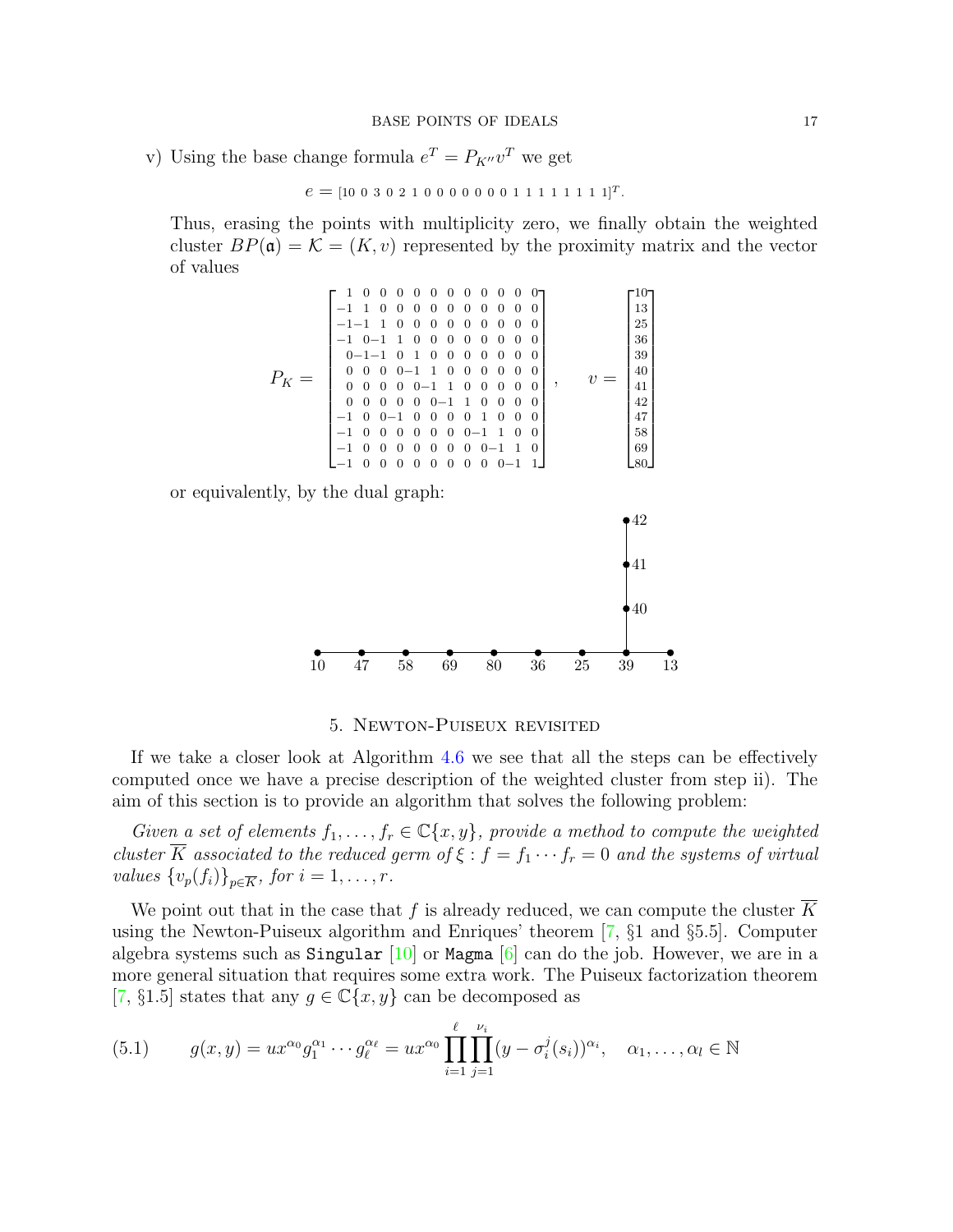<span id="page-17-2"></span>where  $u \in \mathbb{C}\{x, y\}$  is a unit,  $g_1, \ldots, g_\ell \in \mathbb{C}\{x, y\}$  are irreducible,  $s_i \in \mathbb{C}\langle\langle x \rangle\rangle$  are Puiseux series such that  $g_i(x, s_i(x)) = 0$ ,  $\nu_i = \text{ord}_y(g_i(0, y))$ , and  $\sigma_i^j$  $\nu_i = \text{ord}_y(g_i(0, y)),$  and  $\sigma_i^j$  is the automorphism of  $\mathbb{C}((x^{1/\nu_i}))$  generated by  $x^{1/\nu_i} \mapsto e^{2\pi\sqrt{-1}j/\nu_i}x^{1/\nu_i}.$ 

From the above factorization one can compute the required cluster of singular points and systems of virtual values. It is a classical result, see [\[7,](#page-20-0) §5.5], that the Puiseux series  $s_i, i = 1, \ldots, \ell$  completely determine the cluster of singular points of  $\eta_{\text{red}}$ , where  $\eta : g = 0$ . In order to compute the virtual values  $v_p(g)$  for any singular point p of  $\eta_{\text{red}}$  we can use the fact that  $v_p$  are valuations, thus

<span id="page-17-0"></span>(5.2) 
$$
v_p(g) = \alpha_0 v_p(x) + \alpha_1 v_p(g_1) + \cdots + \alpha_\ell v_p(g_\ell).
$$

In addition, the values  $v_p(x)$ ,  $v_p(g_i)$ ,  $i = 1, \ldots, \ell$ , can also be deduced from their associated Puiseux series  $s_i$  and the cluster of singular points of  $\eta_{\text{red}}$ . Notice that the algebraic multiplicities  $\alpha_i$  play their role in Equation [5.2.](#page-17-0)

The Newton-Puiseux algorithm, that traditionally has been used to obtain Puiseux decompositions, only works for reduced elements. This means that you cannot recover the algebraic multiplicities of the Puiseux series in Equation [5.1.](#page-16-1) Another problem that arises when applying the Newton-Puiseux algorithm to a product  $f = f_1 \cdots f_r$  is that you cannot find which factor  $f_i$  contains each resulting Puiseux series.

To overcome such inconvenients, we will present a modified version of the Newton-Puiseux algorithm that, given a set of elements  $f_1, \ldots, f_r \in \mathbb{C}\{x, y\}$  not necessarily reduced or irreducible, will compute the Puiseux decomposition of the product  $f = f_1 \cdots f_r$ , that is, the Puiseux series of  $f$  together with their algebraic multiplicities in each of the factors  $f_1, \ldots, f_r$ .

The Newton-Puiseux algorithm is obviously restricted to compute a partial sum of each Puiseux series in the decomposition [5.1](#page-16-1) as the series are potentially infinite. Thus, the algorithm computes enough terms of each series so they do not share terms from a certain degree onward. In this situation we will say that the series have been pairwise *separated*. In particular, this means that a partial sum of Puiseux series s might be enough to separate s inside a factor, but not inside the whole product  $f = f_1 \cdots f_r$ . Hence, applying the Newton-Puiseux algorithm to the factors  $f_1, \ldots, f_r$  does not provide as much information as applying the Newton-Puiseux algorithm to the product. Similarly, if one obtains just the Puiseux series of the product it is not possible to recover the Puiseux decomposition of each factor. The modification of the Newton-Puiseux algorithm that we will present provides all the information needed to recover both the decomposition of each factors and the decomposition of the whole product at the same time. One of the key ingredients is the square-free factorization.

**Definition 5.1.** Let R be a unique factorization domain. The *square-free factorization* of an element  $h \in R[[x]]$  is

<span id="page-17-1"></span>
$$
(5.3) \t\t\t h = h_1 h_2^2 \cdots h_n^n,
$$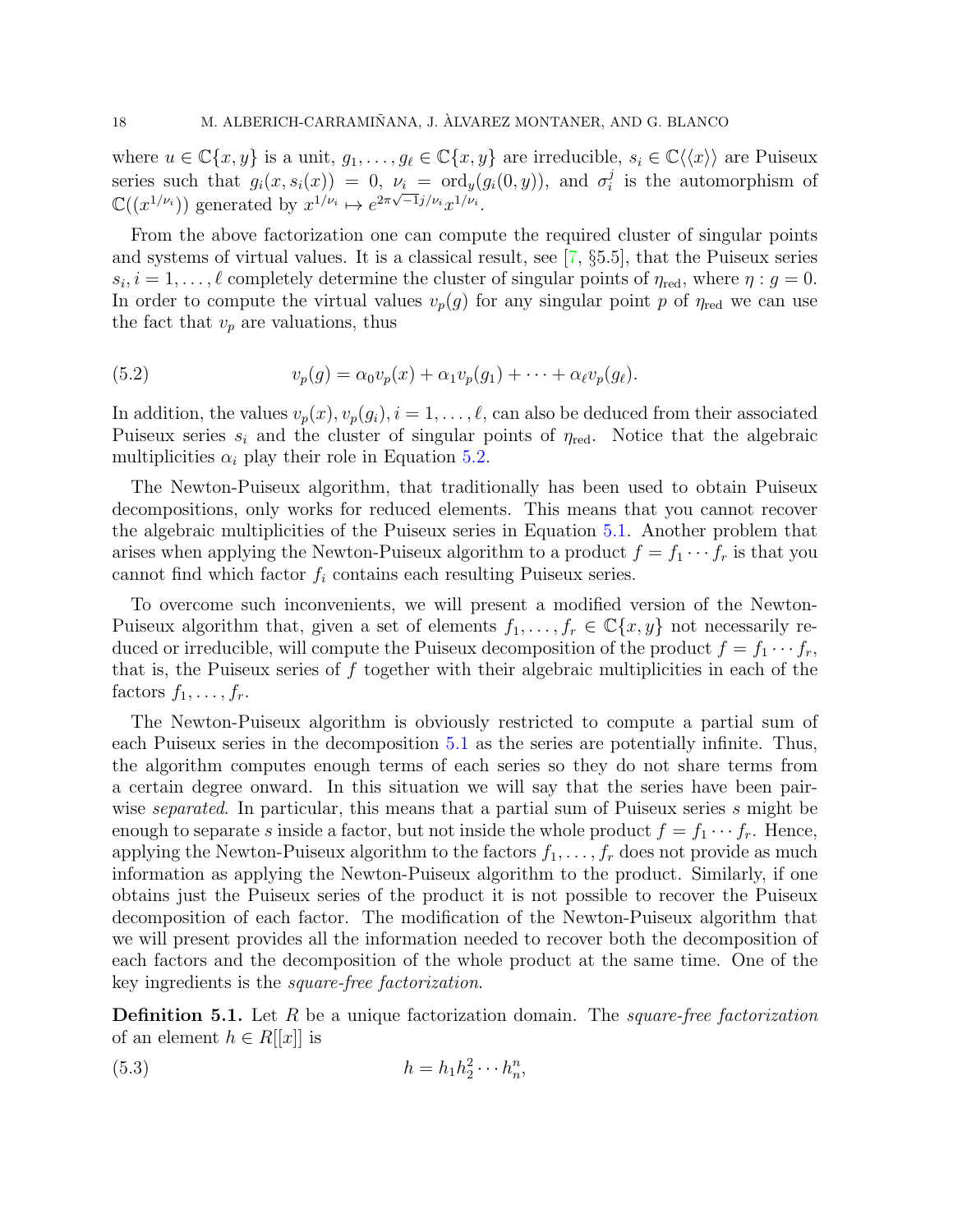<span id="page-18-2"></span>such that  $h_i \in R[[x]], i = 1, \ldots, n$  are reduced, pair-wise coprime elements, and  $h_n$  is a non-unit.

Notice that some of the  $h_i, i = 1, \ldots, n-1$  can be units. The non-unit factors in Equation [5.3](#page-17-1) will be called square-free factors and are unique up to multiplication by a unit.

We will not explain all the details for the traditional Newton-Puiseux algorithm, for that we refer the reader to [\[7,](#page-20-0) 1.5]. We will just recall that it is an iterative algorithm that at the  $i$ -th step computes the  $i$ -th term of one of the Puiseux series s. The first term of  $s(x) = s^{(0)}(x_0)$  is computed from  $f(x, y) = f^{(0)}(x_0, y_0)$ , and the *i*-th term of *s* is computed as the first term of  $s^{(i)}(x_i) \in \mathbb{C} \langle \langle x_i \rangle \rangle$  from  $f^{(i)}(x_i, y_i) \in \mathbb{C} \{x_i, y_i\}$  which are defined recursively from  $s^{(i-1)}$  and  $f^{(i-1)}(x_{i-1}, y_{i-1})$  by means of a change of variables.

The basic idea behind our new algorithm is to apply the traditional Newton-Puiseux algorithm to the reduced part of f,  $\overline{f}$ , while the square-free factors of each  $f_i, i = 1, \ldots, r$ are transformed using the changes of variables given by  $\bar{f}$ . The Newton-Puiseux algorithm applied on  $f$  will tell when all the branches have been separated, i.e. the stopping condition. The square-free factors will encode, at the end, the algebraic multiplicities of the resulting Puiseux series in each factor.

The modified Newton-Puiseux algorithm works as follows:

• Compute the element  $f = f_1 \cdots f_r$  and  $\bar{f} = f/\gcd(f, \frac{\partial f}{\partial x}, \frac{\partial f}{\partial y})$ . Define  $x_0 := x, y_0 :=$  $y, f^{(0)} := \overline{f}$ , and  $S^{(0)} := \{h_{j,k} \in \mathbb{C}\{x_0, y_0\} \mid h_{j,k} \text{ square-free factor of } f_k, k = 1, ..., r\}$ (5.4) with multiplicity  $j \in \mathbb{N}$ }

• Step (i): The *i*-th iteration runs as in the traditional algorithm and we compute  $x_{i+1}, y_{i+1}$  and  $f^{(i+1)}$ . In addition, we compute  $S^{(i+1)}$  from  $S^{(i)}$  in the following way:

$$
S^{(i+1)} = \{x_{i+1}^{-\beta_{i,j,k}} h_{j,k}^{(i)}(x_{i+1}, y_{i+1}) \in \mathbb{C} \{x_{i+1}, y_{i+1}\} \mid x_{i+1}^{\beta_{i,j,k}+1} \nmid h_{j,k}^{(i)}(x_{i+1}, y_{i+1}),
$$
  
\n
$$
h_{j,k}^{(i+1)} \text{ non-unit}, h_{j,k}^{(i)} \in S^{(i)}\}
$$

• The algorithm ends at the same step the traditional Newton-Puiseux algorithm ends for the reduced part  $f$ .

In order to prove the correctness of this modification we will need the following results.

<span id="page-18-1"></span>**Lemma 5.2** ([\[7,](#page-20-0) 1.6.3]). For any  $j > i \geq 0$ , the multiplicity of  $s^{(i)}$  as Puiseux series of  $f^{(i)}$  equals the multiplicity of  $s^{(j)}$  as Puiseux series of  $f^{(j)}$ .

In the current context the following lemma follows from the definitions.

<span id="page-18-0"></span>**Lemma 5.3.** Two elements of  $\mathbb{C}\{x, y\}$  are coprime if and only if they share no Puiseux series and no x factor.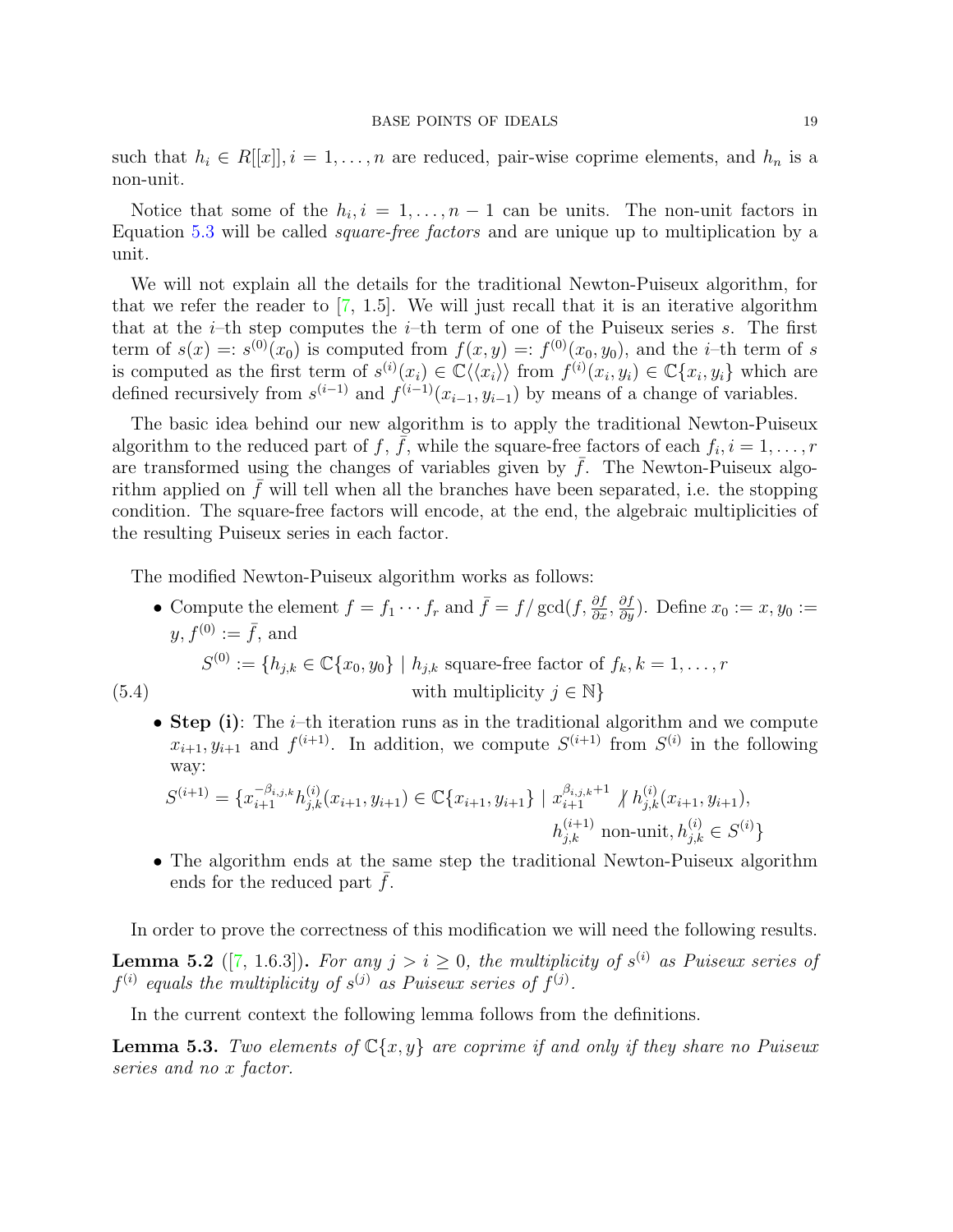<span id="page-19-2"></span><span id="page-19-0"></span>**Proposition 5.4.** The set  $S^{(i)}$  contains the square-free factors of  $f_k^{(i)}$  $k^{(i)}$  for any  $i \geq 0$  and any  $k = 1, \ldots, r$ .

*Proof.* By induction on  $i \geq 0$ . By construction,  $S^{(0)}$  contains the square-free factors of  $f_k^{(0)}$  $k_k^{(0)} := f^k$ , for  $k = 1, ..., r$ . Assume now that  $S^{(i)}$  contains the square-free factors of  $f_k^{(i)}$  $\frac{k^{(i)}}{k}$ .

If two elements of  $h_{n,k}^{(i+1)}, h_{m,k}^{(i+1)}$  are not coprime, they would share a Puiseux series or an x factor, by Lemma [5.3.](#page-18-0) The x factor is not possible by definition of  $S^{(i+1)}$ . If they share a Puiseux series  $s^{(i+1)}$ ,  $s^{(i)}$  would be a series of  $h_{n,k}^{(i)}$  and  $h_{m,k}^{(i)}$ , contradicting the induction hypothesis. Since  $h_{j,k}^{(i)}$  is reduced so is  $h_{j,k}^{(i+1)}$ , by Lemma [5.2.](#page-18-1) Since Equation [5.3](#page-17-1) still holds after applying the change of variables two both sides, the result follows.  $\square$ 

<span id="page-19-1"></span>**Proposition 5.5.** Assume  $s \in \mathbb{C}\langle\langle x \rangle\rangle$  has been separated from the rest of the series of  $\bar{f}$  at the i-th step of the algorithm. Then, s is a Puiseux series of  $f_k \in \mathbb{C}\{x, y\}$  with algebraic multiplicity  $j \in \mathbb{N}$  if and only if  $h_{j,k}^{(i)} \in S^{(i)}$ .

*Proof.* For the direct implication, assume that s is a Puiseux series of  $f_k$  with multiplicity  $j \in \mathbb{N}$ . Then, s is a Puiseux series of  $h_{j,k}^{(0)} \in S^{(0)}$  and no other square-free factor, by Lemma [5.3.](#page-18-0) Now, by Lemma [5.2,](#page-18-1)  $s^{(i)}$  is a root of  $h_{j,k}^{(i)}$  and it belongs to  $S^{(i)}$  because it is a non-unit. For the converse, since s has been separated,  $f^{(i)}$  has no other Puiseux series other than  $s^{(i)}$  and its conjugates. By Proposition [5.4,](#page-19-0) there must be a unique  $h_{ik}^{(i)}$ j,k square-free factor of  $f_k^{(i)}$  $s_k^{(i)}$  in  $S^{(i)}$ . Finally, by Lemma [5.2,](#page-18-1) if the algebraic multiplicity of  $s^{(i)}$  is  $j > 0$  in  $f_k^{(i)}$  $k_k^{(i)}$ , so is the algebraic multiplicity of s in  $f_k$ .

It follows from Proposition [5.5](#page-19-1) that, when the algorithm stops at the  $i$ -th step after s has been separated, the set  $S^{(i)}$  contains the information about the factors and the algebraic multiplicities of the Puiseux series s.

5.1. Implementation details. The algorithms discussed in this paper have been implemented in the computer algebra systems Macaulay2  $[11]$  and Magma  $[6]$  and they are available at

## <https://github.com/gblanco92/>.

The Macaulay2 implementation uses floating point arithmetic to compute the Puiseux series. This could potentially give inaccurate computations and wrong results so we implemented the same algorithms in Magma using algebraic field extensions. So far, all the examples the authors have tested give the same result in both implementations.

As usual when developing algorithms in computer algebra, we have to work with polynomials in  $\mathbb{C}[x, y]$  instead of series in  $\mathbb{C}\{x, y\}$ . If we take a close look at all the steps of Algorithm [4.6](#page-11-0) and the new formulation of the Newton-Puiseux algorithm we see that this is not an issue. Indeed, it is not a problem for the traditional Newton-Puiseux algorithm. Also, the square-free decomposition of elements of  $\mathbb{C}[x, y]$  is an standard tool in computer algebra and can be computed efficiently, see for instance [\[12\]](#page-20-8). We also point out that, given a reduced polynomial  $f \in \mathbb{C}[x, y]$ , it remains reduced when viewed in  $\mathbb{C}\{x, y\}$